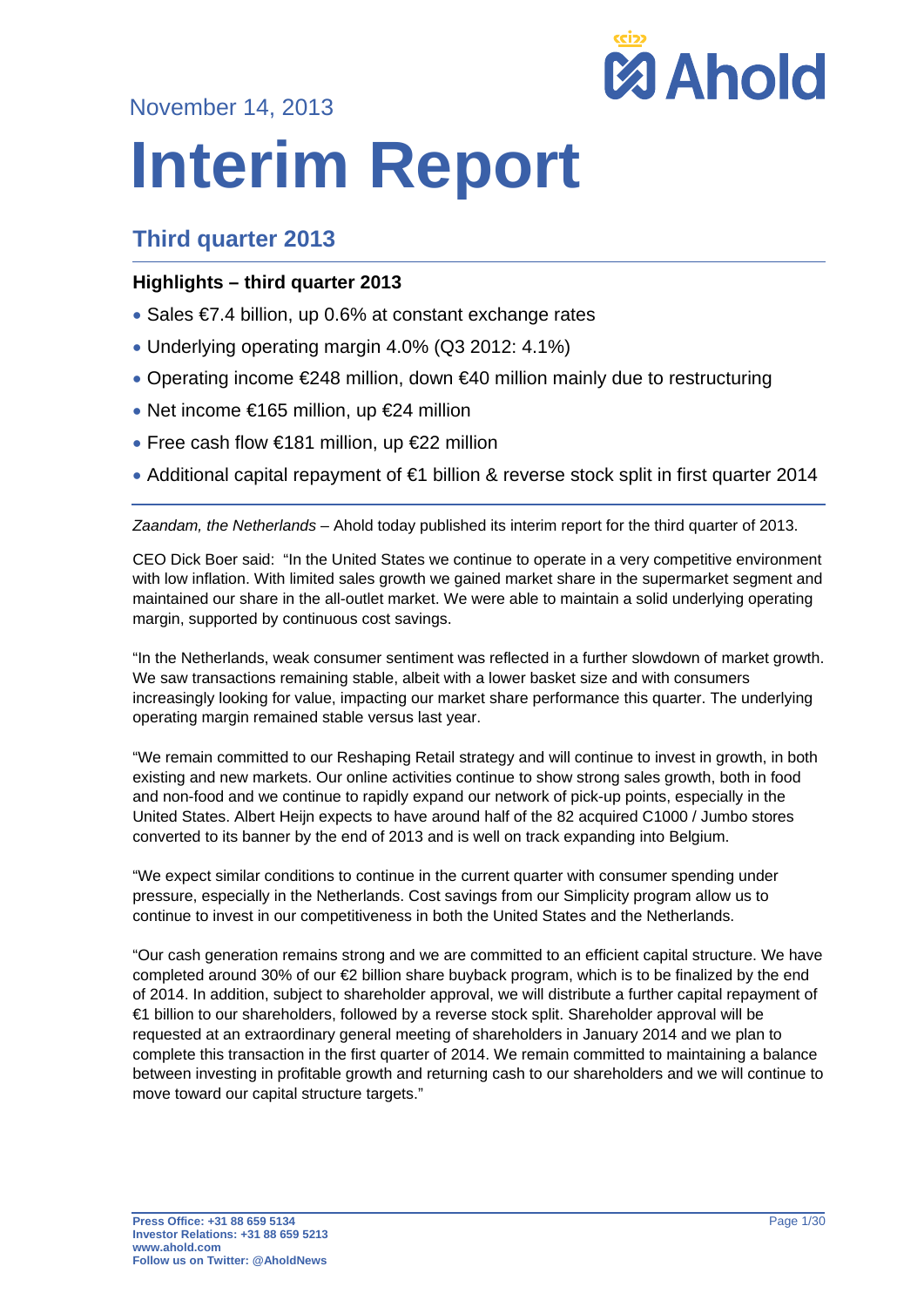

# **Group performance**

|                                             |       |                   |               | % Change   |        |                   |               | % Change   |
|---------------------------------------------|-------|-------------------|---------------|------------|--------|-------------------|---------------|------------|
|                                             | Q3    | Q <sub>3</sub>    | $\frac{0}{0}$ | constant   | Q3 YTD | Q3 YTD            | $\frac{9}{6}$ | constant   |
| $(\epsilon$ million, except per share data) | 2013  | 2012 <sup>1</sup> | Change        | rates      | 2013   | 2012 <sup>1</sup> | Change        | rates      |
| Net sales                                   | 7.362 | 7,598             | $(3.1)\%$     | 0.6%       | 25,248 | 25,006            | 1.0%          | 2.8%       |
| Underlying operating income                 | 297   | 312               | (4.8)%        | (1.3)%     | 1,051  | 1,053             | (0.2)%        | 1.5%       |
| Operating income                            | 248   | 288               | (13.9)%       | $(10.8)\%$ | 918    | 1,025             | $(10.4)\%$    | $(9.0)\%$  |
| Income from continuing operations           | 161   | 186               | (13.4)%       | $(11.2)\%$ | 568    | 661               | $(14.1)\%$    | $(12.8)\%$ |
| Net income                                  | 165   | 141               | 17.0%         | 20.4%      | 2,322  | 675               | 244.0%        | 247.6%     |
| Basic earnings per share                    | 0.16  | 0.14              | 14.3%         | 23.2%      | 2.26   | 0.65              | 247.7%        | 251.8%     |

*1. As explained further under Note 2 to the enclosed summary financial statements, the prior year's results have been restated to reflect certain changes in presentation, the classification of the Company's investment in ICA as a discontinued operation, and the amendments resulting from the retrospective application of IAS 19 revised "Employee Benefits."* 

We continue to make progress on our Reshaping Retail strategy at Ahold, which involves taking advantage of rapid changes in consumer behavior, shopping trends and the retail landscape. We remain focused on improving our competitive position through cost reductions and the overall simplification of our processes.

In the third quarter of 2013:

- We made strong progress with our cost reduction program and remain on target to deliver €600 million in cost reductions, to be completed in 2014. Ahold USA benefited from optimizing its store processes and improving its sourcing.
- Our online operations accelerated the opening of pick-up points. In Ahold USA, we opened 46 new pick-up points this quarter, bringing the total to 89; In the Netherlands, albert.nl opened four new pick-up points, bringing the total to 15.
- In the Netherlands, bol.com and albert.nl reported strong sales growth.
- Albert Heijn converted another four former C1000 supermarkets to its store network, bringing the total number of converted stores to 26.
- Albert Heijn rolled out a new bonus card that will enable it to target promotions to customers based on their individual buying profiles.
- Albert Heijn successfully rolled out the first 230 products under its new own-brand AH BASIC. The new AH BASIC range comprises products offered at low prices, while adhering to Albert Heijn quality.
- In Belgium we now operate 18 supermarkets, 10 more than last year.
- In the Czech Republic two more compact hypers were converted into our new format, bringing the total number to 14.

# **Third quarter 2013 (compared to third quarter 2012)**

Net sales were €7.4 billion, down 3.1%. At constant exchange rates, net sales increased by 0.6%, or 0.9%, excluding the negative effect of a change in Dutch legislation regarding VAT on tobacco. During the quarter, Ahold USA achieved 0.2% sales growth, measured in U.S. dollars, and the Netherlands achieved 1.4% growth, or 2.3% excluding the negative effect of the change in VAT on tobacco. Sales in Other Europe (Czech Republic and Slovakia combined) decreased 1.3% at constant exchange rates.

Underlying operating income was €297 million, down 4.8% and 1.3% at actual and constant exchange rates, respectively. Underlying operating margin was 4.0%, compared to 4.1% last year.

Operating income was €248 million, down 13.9% and 10.8% at actual and constant exchange rates, respectively. This included €45 million of restructuring and related charges (2012: €8 million), of which €39 million related to the closure of six stores and three gas stations in New Hampshire,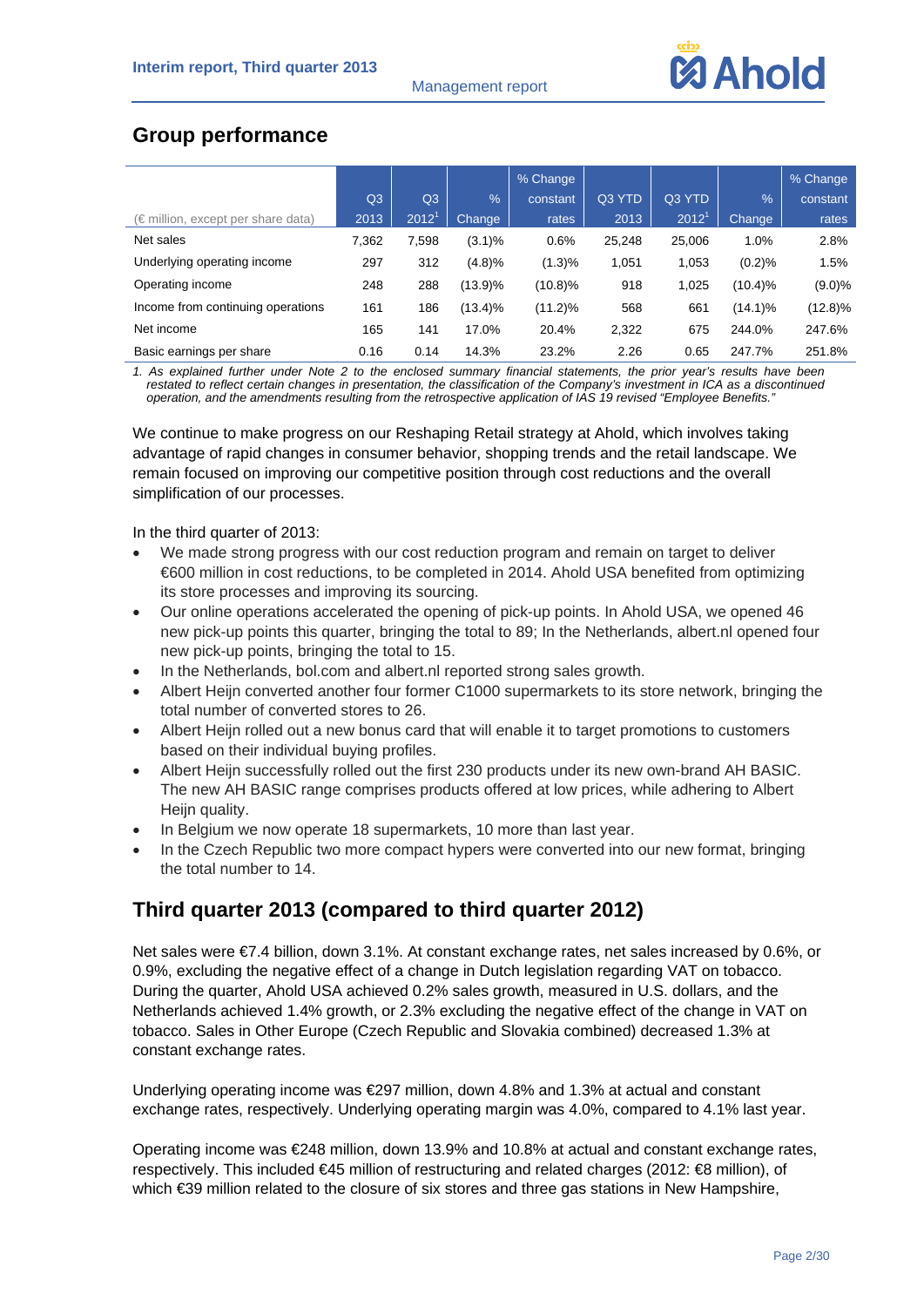

€8 million of impairment charges (2012: €18 million), offset by €4 million of gains on the sale of assets (2012: €2 million).

Income from continuing operations was €161 million, €25 million lower than last year as a result of lower operating income of €40 million, an increase in net financial expense of €18 million and lower income taxes of €32 million. The increase in net financial expenses over last year includes €9 million of increased interest charges from our defined benefit pension plans and €11 million of valuation adjustments related to notes and derivatives. The lower income taxes result mainly from lower income at Ahold USA.

Net income was €165 million, up €24 million. This increase reflects a €41 million loss in our former joint-venture ICA in the third quarter last year.

Our free cash flow was €181 million, up €22 million compared to last year.

Cash and cash equivalents decreased by €807 million to €3,016 million, due to purchases of €683 million of short term investments and €229 million of share buyback expenditures during the quarter.

Net debt increased by  $\epsilon$ 39 million during the quarter to a negative net debt of  $\epsilon$ 774 million.

## **First three quarters 2013 (compared to first three quarters 2012)**

Net sales were €25.2 billion, up 1.0%. At constant exchange rates, net sales increased by 2.8%.

Underlying operating income was €1,051 million, down 0.2% but up 1.5% at constant exchange rates. Underlying operating margin was 4.2%, unchanged from last year.

Operating income was €918 million, down €107 million or 10.4% and 9.0% at actual and constant exchange rates. This included a €63 million (\$82 million) pre-tax charge taken in Q1 at Ahold USA related to a multi-employer pension plan settlement with the New England Teamsters and Trucking Industry Pension Fund; increased restructuring and related charges of €27 million, primarily driven by our exit from New Hampshire; and increased impairment charges of €31 million, offset by increased gains on the sale of assets of  $\epsilon$ 7 million.

Income before income taxes was down €174 million to €697 million, caused by the items mentioned above and an increase in net financial expense of €67 million over last year. This increase reflects €32 million of higher interest charges for our defined benefit pension plans, an €11 million one-time adjustment to a financial liability and €26 million of valuation adjustments related to notes and derivatives.

Income from continuing operations decreased €93 million (14.1%) to €568 million, for the reasons indicated above, offset by a €73 million reduction in income taxes.

Net income was €2,322 million, up €1,647 million. Contributing to this increase was a result from discontinued operations of €1,751 million related to ICA.

Free cash flow was €617 million, €85 million lower than last year. The decrease was primarily due to the timing of rent payments, a €31 million payment for the final settlement of the U.S. Frozen Pension Plan, and a €38 million payment to the New England Teamsters and Trucking Industry Pension Fund.

Net debt decreased by €2,134 million during the first three quarters of 2013. Free cash flow of €617 million and the proceeds from the sale of ICA of €2,507 million were partially offset by dividends paid on common shares of €457 million and the share buyback of €476 million.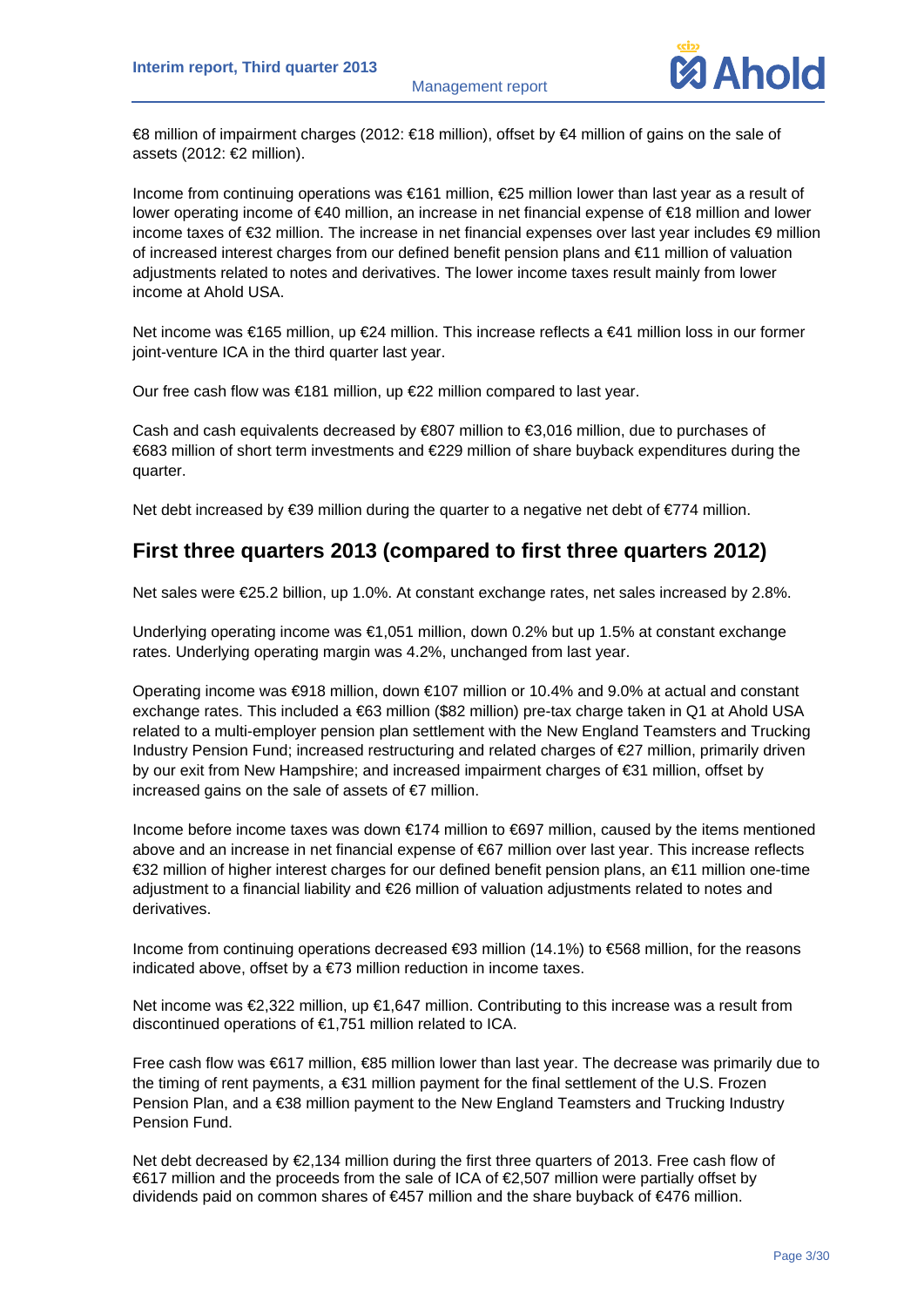

## **Performance by segment**

#### **Ahold USA**

In the third quarter, net sales were \$5.9 billion, up 0.2%. Identical sales growth was 0.1% (0.6% excluding gasoline). Our stores maintained stable volumes and had low levels of inflation. In a promotional market, our U.S. operations gained market share. Consumer confidence in the economy remained fragile. During the quarter, we closed six stores and three gas stations in the New Hampshire area, as announced on August 6. Underlying operating margin was 4.0%, compared to 4.1% last year.

In the first three quarters, net sales were \$20.1 billion, up 2.0%. Identical sales were up 0.9% (1.0% excluding gasoline). Underlying operating margin was 4.1%, compared to 4.2% last year.

#### **The Netherlands**

In the third quarter, net sales increased 1.4% to €2.6 billion despite a 0.9% negative effect from a change in the legislation relating to VAT on tobacco. Identical sales growth excluding VAT on tobacco sales decreased 0.2%. Sales at Albert Heijn supermarkets in the Netherlands were lower as our customers bought fewer items per visit, placing our market share under pressure. Both bol.com and albert.nl achieved strong growth. In Belgium, Albert Heijn currently operates 18 supermarkets, 10 more than last year, with 19 expected by year end. Despite an increase in pension costs, our operations in the Netherlands achieved an underlying operating margin of 5.3%, unchanged from last year.

In the first three quarters, net sales increased 5.1% to €8.8 billion. Identical sales excluding VAT on tobacco were up 1.2%. Underlying operating margin was 5.3%, compared to 5.4% last year.

#### **Other Europe (Czech Republic and Slovakia)**

In the third quarter, net sales decreased 4.0% to €363 million. At constant exchange rates, net sales decreased 1.3%. Identical sales decreased 1.3% (1.9% excluding gasoline). Our Czech operations achieved identical volume growth driven by a successful sales campaign and continued efforts to optimize our customer offering. In the third quarter our market share in the Czech Republic was roughly level with last year despite competitor store openings; excluding store openings we gained market share. Underlying operating margin in Other Europe was 0.6%, compared to 1.1% last year, due to a negative result in Slovakia. Underlying operating margin in the Czech Republic further improved to 1.8%, compared to 1.3% last year.

In the first three quarters, net sales decreased 4.6% to €1,212 million. At constant exchange rates, net sales decreased 2.6%. Identical sales decreased 2.4% (2.1% excluding gasoline). Underlying operating margin was 0.8%, compared to 0.9% last year, while our underlying operating margin in the Czech Republic was 1.7%, compared to 1.3% last year. On a year-to-date basis, we gained market share in the Czech Republic.

#### **Corporate Center**

In the third quarter, Corporate Center costs were €18 million, down €2 million; underlying Corporate Center costs were €18 million. Excluding the effect of the Company's insurance activities, underlying Corporate Center costs were €19 million, an increase of €2 million over last year.

For the first three quarters, Corporate Center costs were €48 million, down €12 million; underlying Corporate Center costs were €52 million. Excluding the effect of the Company's insurance activities, underlying Corporate Center costs were €63 million, an increase of €4 million over last year.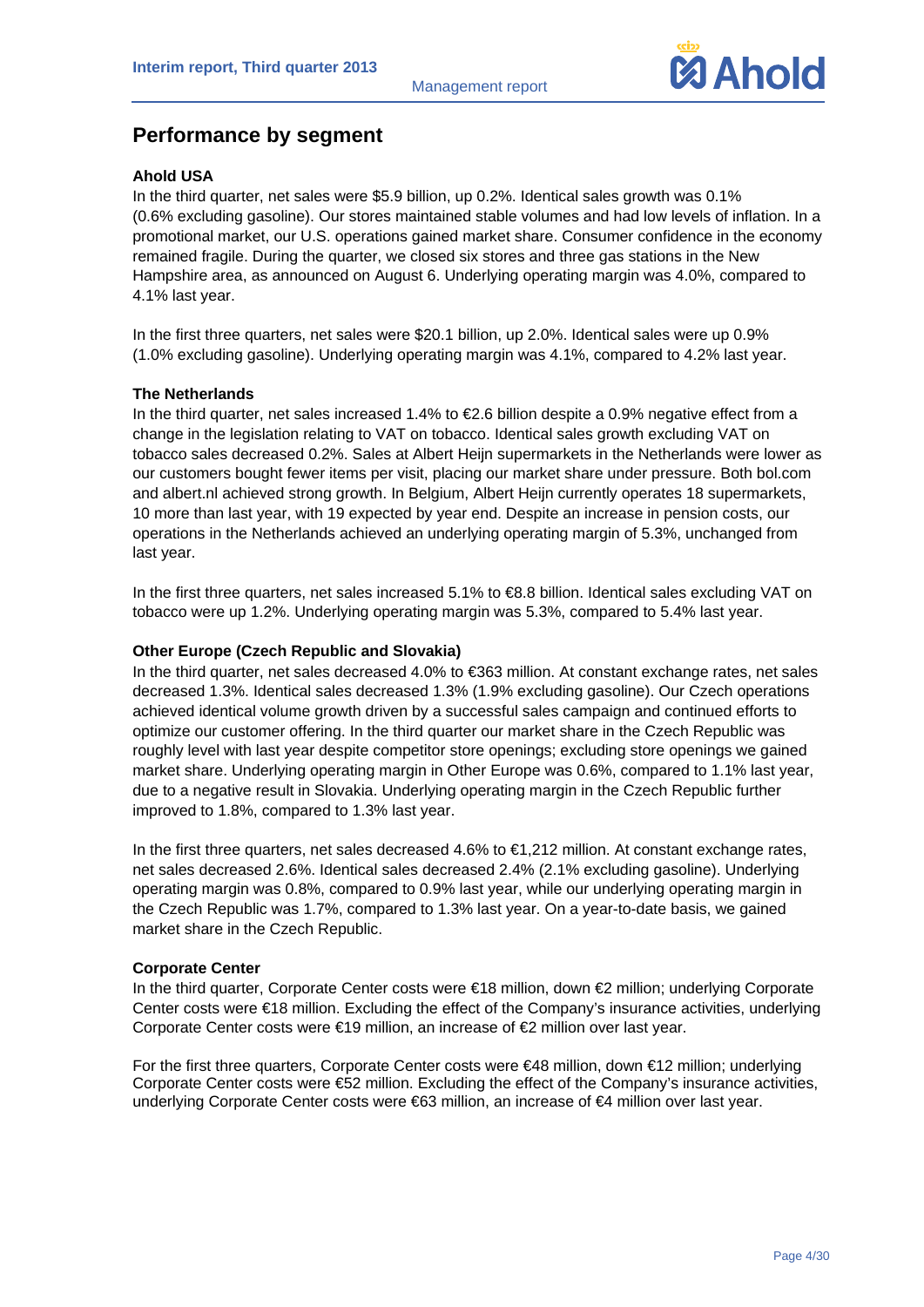# **Other financial and operating information**

| Identical / comparable sales growth (% year-over-year) <sup>1</sup> |  |  |  |  |
|---------------------------------------------------------------------|--|--|--|--|
|---------------------------------------------------------------------|--|--|--|--|

|                              | Q3 2013<br><b>Identical</b> | Q3 2013<br>Identical<br>excluding<br>qasoline | Q3 2013<br>Comparable | Q3 YTD<br>2013<br><b>Identical</b> | Q3 YTD<br>2013<br>Identical<br>excluding<br>gasoline | Q3 YTD<br>2013<br>Comparable |
|------------------------------|-----------------------------|-----------------------------------------------|-----------------------|------------------------------------|------------------------------------------------------|------------------------------|
| Ahold USA                    | 0.1%                        | 0.6%                                          | 0.2%                  | 0.9%                               | 1.0%                                                 | 1.0%                         |
| The Netherlands <sup>2</sup> | (0.2)%                      | (0.2)%                                        |                       | 1.2%                               | 1.2%                                                 |                              |
| Other Europe                 | (1.3)%                      | (1.9)%                                        |                       | (2.4)%                             | (2.1)%                                               |                              |

*1. For the definition of identical and comparable sales see section "Other information" – "Use of non-GAAP financial*   $measures.$ 

2. *Identical sales growth in the Netherlands excludes the VAT on Tobacco sales. For the definition of identical sales, excluding VAT from tobacco sales see section "Other information" – "Use of non-GAAP financial measures."* 

#### **Underlying operating income<sup>1</sup>**

|                                                             | Q3<br>2013     | Q3<br>2012<br>$(restated)^2$ | $\frac{9}{6}$<br>Change | Q3 YTD<br>2013 | Q3 YTD<br>2012<br>(restated) $2$ | $\frac{9}{6}$<br>Change |
|-------------------------------------------------------------|----------------|------------------------------|-------------------------|----------------|----------------------------------|-------------------------|
| \$ million                                                  |                |                              |                         |                |                                  |                         |
| Ahold USA                                                   | 237            | 239                          | (0.8)%                  | 821            | 834                              | (1.6)%                  |
| Average U.S. dollar exchange rate<br>(euro per U.S. dollar) | 0.7505         | 0.7959                       | (5.7)%                  | 0.7588         | 0.7804                           | $(2.8)\%$               |
|                                                             |                |                              |                         |                |                                  |                         |
| $\epsilon$ million                                          |                |                              |                         |                |                                  |                         |
| Ahold USA                                                   | 178            | 190                          | (6.3)%                  | 624            | 650                              | $(4.0)\%$               |
| The Netherlands                                             | 135            | 134                          | 0.7%                    | 469            | 451                              | 4.0%                    |
| Other Europe                                                | $\overline{2}$ | $\overline{4}$               | $(50.0)\%$              | 10             | 12                               | $(16.7)\%$              |
| <b>Corporate Center</b>                                     | (18)           | (16)                         | $(12.5)\%$              | (52)           | (60)                             | 13.3%                   |
| <b>Ahold Group</b>                                          | 297            | 312                          | (4.8)%                  | 1,051          | 1,053                            | (0.2)%                  |

*1. For the definition of underlying operating income see section "Other information" – "Use of non-GAAP financial measures."* 

*2. See Note 2 for a further explanation of the restatements.* 

#### **Underlying operating margin**

Underlying operating margin is defined as underlying operating income as a percentage of net sales.

|                    | Q <sub>3</sub> | Q3           | Q3 YTD | Q3 YTD       |
|--------------------|----------------|--------------|--------|--------------|
|                    | 2013           | 2012         | 2013   | 2012         |
|                    |                | $(rested)^T$ |        | $(rested)^T$ |
| Ahold USA          | 4.0%           | 4.1%         | 4.1%   | 4.2%         |
| The Netherlands    | 5.3%           | 5.3%         | 5.3%   | 5.4%         |
| Other Europe       | 0.6%           | 1.1%         | 0.8%   | 0.9%         |
| <b>Ahold Group</b> | 4.0%           | 4.1%         | 4.2%   | 4.2%         |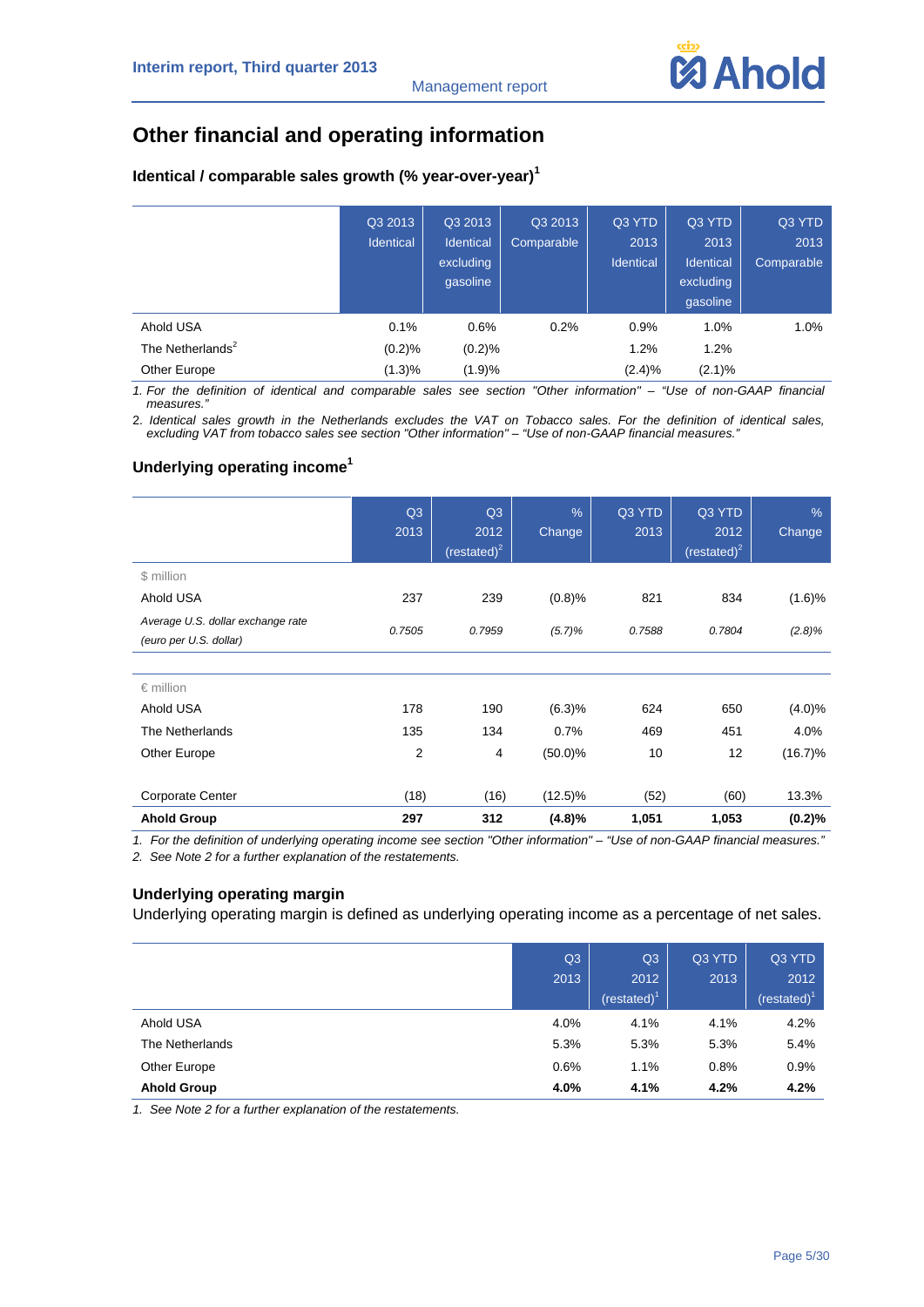

#### **Store portfolio (including franchise stores)**

|                    | End of | Opened / | Closed /       | End of Q3 | End of Q3 |
|--------------------|--------|----------|----------------|-----------|-----------|
|                    | 2012   | acquired | sold           | 2013      | 2012      |
| Ahold USA          | 772    | 6        | (9)            | 769       | 773       |
| The Netherlands    | 1,996  | 43       | (10)           | 2,029     | 1,972     |
| Other Europe       | 306    | 4        | $\blacksquare$ | 307       | 306       |
| <b>Ahold Group</b> | 3,074  | 50       | (19)           | 3,105     | 3,051     |

*1. The number of stores at the end of Q3 2013 includes 1,116 specialty stores (Etos and Gall & Gall) (Q3 2012: 1,093).* 

#### **EBITDA<sup>1</sup>**

| $(\in$ million)                             | Q3<br>2013 | Q3<br>2012<br>(restated) $2$ | $\frac{0}{6}$<br>Change | Q3 YTD<br>2013 | Q3 YTD<br>2012<br>(restated) $2$ | $\frac{9}{6}$<br>Change |
|---------------------------------------------|------------|------------------------------|-------------------------|----------------|----------------------------------|-------------------------|
| Ahold USA                                   | 254        | 306                          | $(17.0)\%$              | 916            | 1,047                            | $(12.5)\%$              |
| The Netherlands                             | 190        | 187                          | 1.6%                    | 652            | 624                              | 4.5%                    |
| Other Europe                                | 12         | 13                           | (7.7)%                  | 38             | 46                               | (17.4)%                 |
|                                             |            |                              |                         |                |                                  |                         |
| <b>Corporate Center</b>                     | (18)       | (19)                         | 5.3%                    | (47)           | (58)                             | 19.0%                   |
| <b>EBITDA</b> by segment                    | 438        | 487                          | $(10.1)\%$              | 1,559          | 1,659                            | (6.0)%                  |
| Share in income (loss) of joint<br>ventures | 9          | 8                            | 12.5%                   | 13             | 5                                | 160.0%                  |
| Income from discontinued                    |            |                              |                         |                |                                  |                         |
| operations                                  | 4          | (45)                         | 108.9%                  | 1,754          | 14                               | n/m                     |
| <b>Total EBITDA</b>                         | 451        | 450                          | 0.2%                    | 3,326          | 1,678                            | 98.2%                   |

*1. For the definition of EBITDA see section "Other information" – "Use of non-GAAP financial measures."* 

*2. See Note 2 for a further explanation of the restatements.* 

#### **Free cash flow<sup>1</sup>**

|                                                     | Q3    | Q <sub>3</sub>         | Q3 YTD | Q3 YTD                          |
|-----------------------------------------------------|-------|------------------------|--------|---------------------------------|
| $(\in$ million)                                     | 2013  | 2012<br>(restated) $2$ | 2013   | 2012<br>(restated) <sup>2</sup> |
| Operating cash flows from continuing operations     | 360   | 425                    | 1,303  | 1,477                           |
| Purchase of non-current assets                      | (155) | (242)                  | (574)  | (653)                           |
| Divestments of assets/disposal groups held for sale | 5     | 9                      | 43     | 43                              |
| Dividends from joint ventures <sup>2</sup>          | 2     |                        | 5      | 6                               |
| Interest received                                   | 2     | 4                      | 5      | 10                              |
| Interest paid                                       | (33)  | (37)                   | (165)  | (181)                           |
| Free cash flow                                      | 181   | 159                    | 617    | 702                             |

*1. For the definition of free cash flow see section "Other information" – "Use of non-GAAP financial measures."*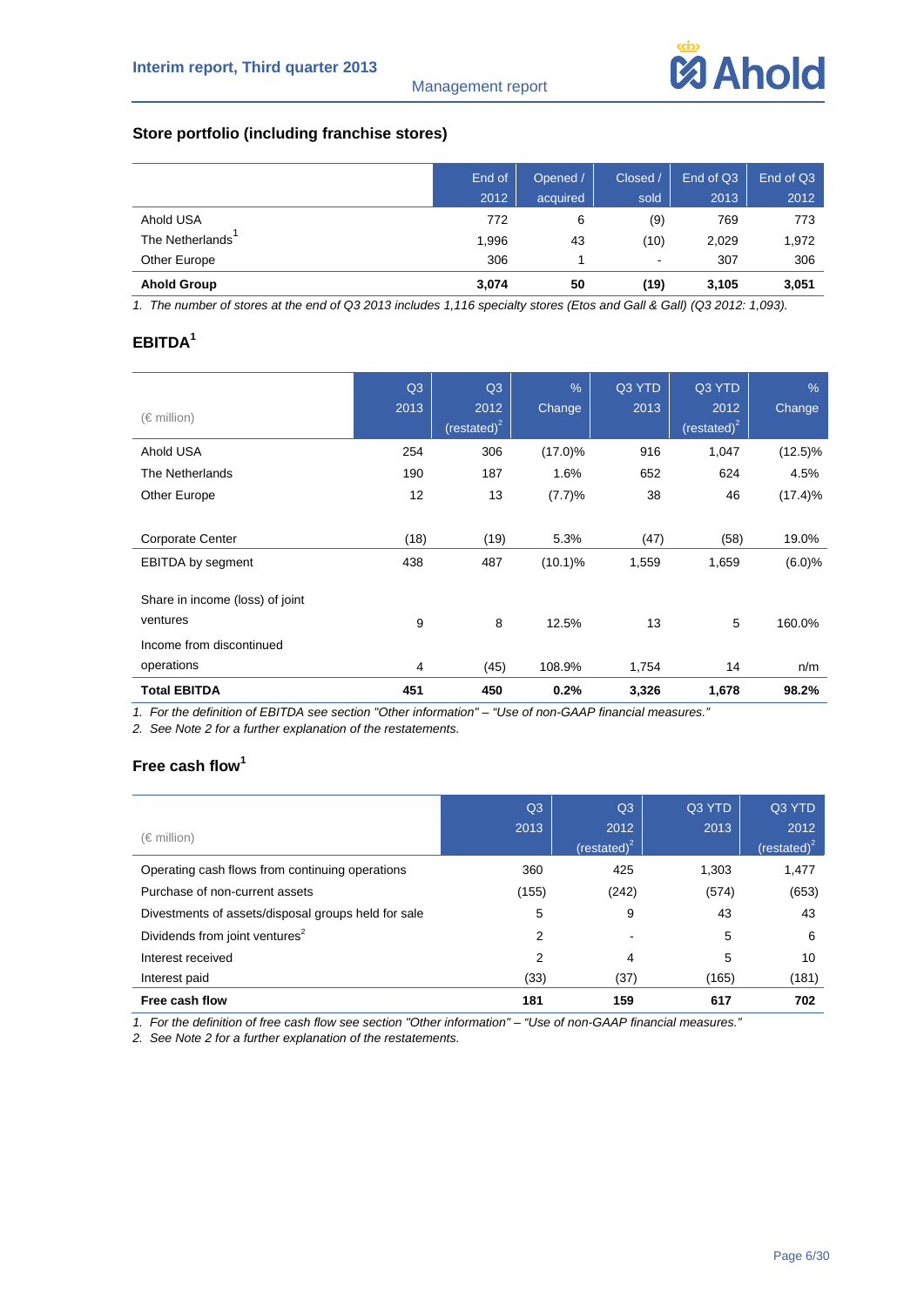#### Management report



#### **Net debt**

|                                                                   | October 6, | <b>July 14,</b> | December 30, |
|-------------------------------------------------------------------|------------|-----------------|--------------|
| (€ million)                                                       | 2013       | 2013            | 2012         |
| Loans                                                             | 1,343      | 1,371           | 1,431        |
| Finance lease liabilities                                         | 1,081      | 1,141           | 1,179        |
| Cumulative preferred financing shares                             | 497        | 497             | 497          |
| Non-current portion of long-term debt                             | 2,921      | 3,009           | 3,107        |
|                                                                   |            |                 |              |
| Short-term borrowings and current portion of long-term debt       | 145        | 146             | 139          |
| Gross debt                                                        | 3,066      | 3,155           | 3,246        |
|                                                                   |            |                 |              |
| Less: Cash, cash equivalents, and short-term deposits and similar |            |                 |              |
| instruments <sup>1</sup>                                          | 3,840      | 3,968           | 1,886        |
| Net debt                                                          | (774)      | (813)           | 1,360        |

*1. Book overdrafts, representing the excess of total issued checks over available cash balances within the Group cash concentration structure, are classified in accounts payable and do not form part of net debt. These balances amounted to €136 million, €122 million and €170 million as of October 6, 2013, July 14, 2013, and December 30, 2012, respectively.*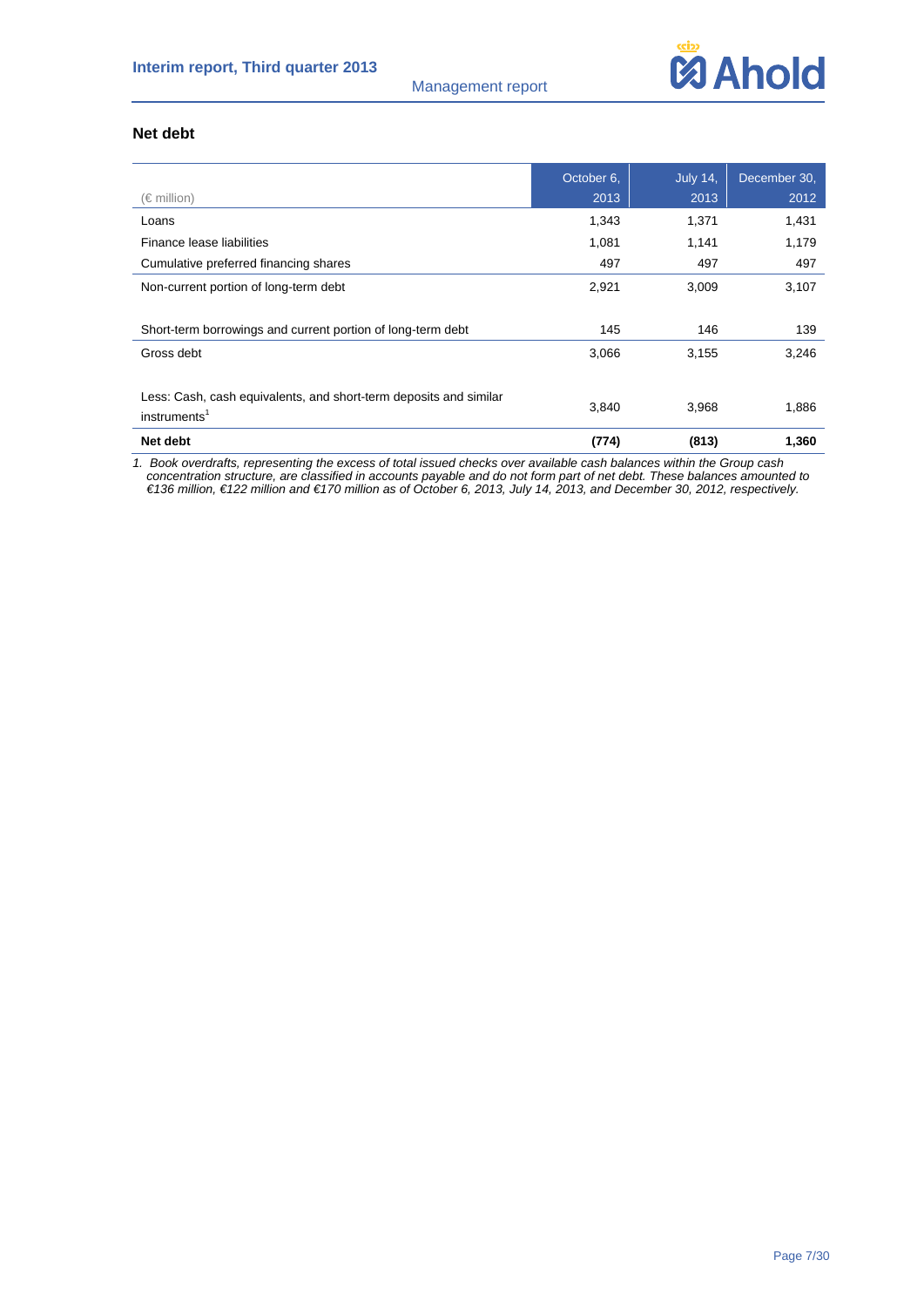# **Consolidated income statement**

|                                                             |             | Q <sub>3</sub> | Q <sub>3</sub> | Q3 YTD    | Q3 YTD         |
|-------------------------------------------------------------|-------------|----------------|----------------|-----------|----------------|
|                                                             |             | 2013           | 2012           | 2013      | 2012           |
| (€ million, except per share data)                          | <b>Note</b> |                | $(restated)^1$ |           | $(restated)^1$ |
| Net sales                                                   | 4           | 7,362          | 7,598          | 25,248    | 25,006         |
| Cost of sales                                               | 5           | (5, 413)       | (5,609)        | (18, 528) | (18, 426)      |
| <b>Gross profit</b>                                         |             | 1,949          | 1,989          | 6,720     | 6,580          |
|                                                             |             |                |                |           |                |
| Selling expenses                                            |             | (1,430)        | (1, 456)       | (4, 879)  | (4,782)        |
| General and administrative expenses                         |             | (271)          | (245)          | (923)     | (773)          |
| Total operating expenses                                    | 5           | (1,701)        | (1,701)        | (5,802)   | (5, 555)       |
| <b>Operating income</b>                                     | 4           | 248            | 288            | 918       | 1,025          |
|                                                             |             |                |                |           |                |
| Interest income                                             |             | 1              | 1              | 5         | 9              |
| Interest expense                                            |             | (51)           | (53)           | (175)     | (181)          |
| Interest income (expense) on defined benefit pension plans  |             | (6)            | 3              | (19)      | 13             |
| Other financial income (expense)                            |             | (1)            | 10             | (32)      | 5              |
| Net financial expense                                       |             | (57)           | (39)           | (221)     | (154)          |
| Income before income taxes                                  |             | 191            | 249            | 697       | 871            |
|                                                             |             |                |                |           |                |
| Income taxes                                                | 6           | (39)           | (71)           | (142)     | (215)          |
| Share in income (loss) of joint ventures                    | 7           | 9              | 8              | 13        | 5              |
| Income from continuing operations                           |             | 161            | 186            | 568       | 661            |
|                                                             |             |                |                |           |                |
| Income (loss) from discontinued operations                  | 8           | 4              | (45)           | 1,754     | 14             |
| Net income attributable to common shareholders              |             | 165            | 141            | 2,322     | 675            |
|                                                             |             |                |                |           |                |
| Net income per share attributable to common shareholders    |             |                |                |           |                |
| Basic                                                       |             | 0.16           | 0.14           | 2.26      | 0.65           |
| Diluted                                                     |             | 0.16           | 0.13           | 2.17      | 0.63           |
| Income from continuing operations per share attributable to |             |                |                |           |                |
| common shareholders                                         |             |                |                |           |                |
| Basic                                                       |             | 0.16           | 0.18           | 0.55      | 0.64           |
| <b>Diluted</b>                                              |             | 0.16           | 0.17           | 0.54      | 0.62           |
| Weighted average number of common shares outstanding        |             |                |                |           |                |
| (in millions)                                               |             |                |                |           |                |
| <b>Basic</b>                                                |             | 1,014          | 1,038          | 1,029     | 1,041          |
| Diluted                                                     |             | 1,065          | 1,101          | 1,080     | 1,103          |
| Average U.S. dollar exchange rate (euro per U.S. dollar)    |             | 0.7505         | 0.7959         | 0.7588    | 0.7804         |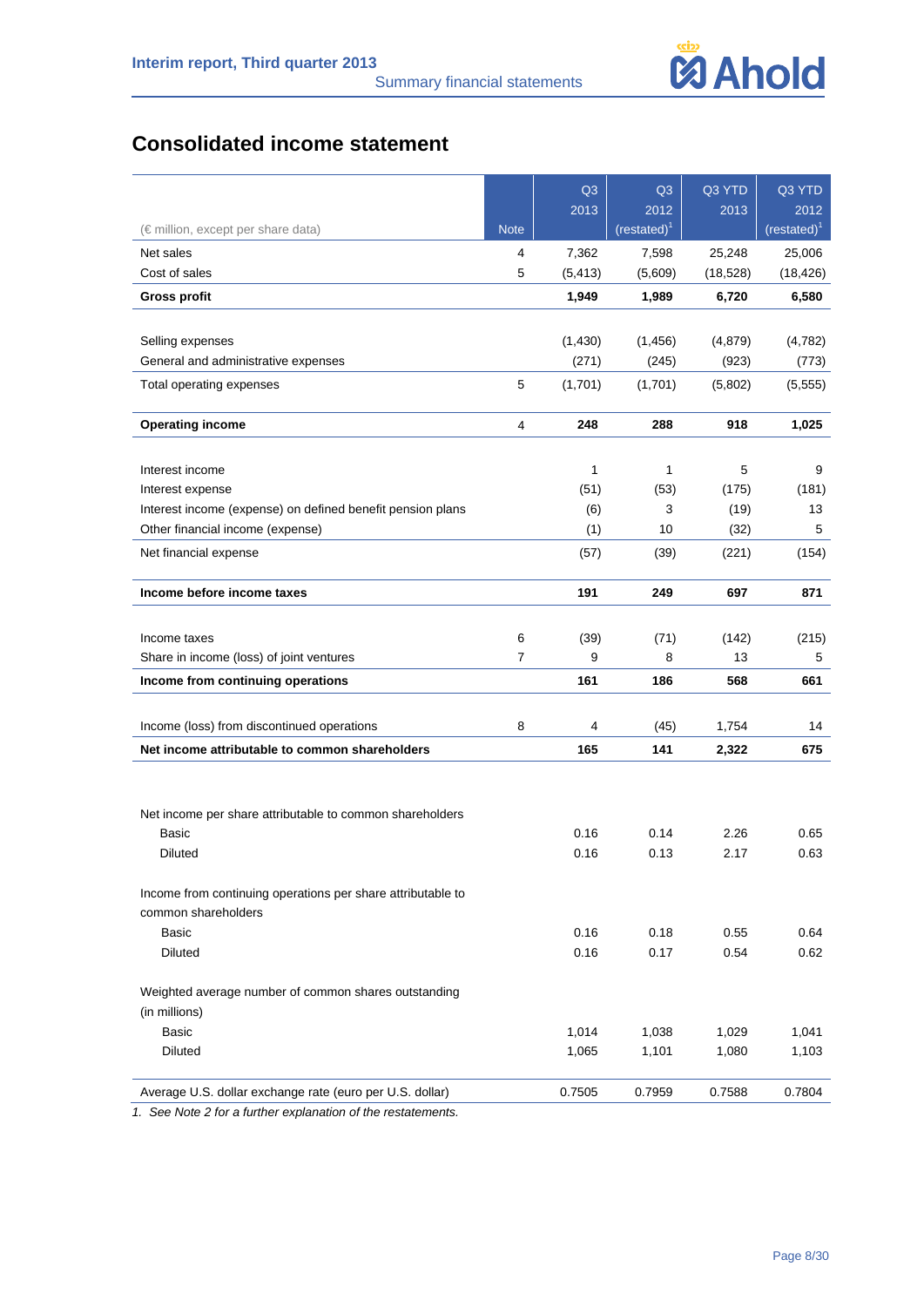# **Consolidated statement of comprehensive income**

|                                                              |             | Q <sub>3</sub>          | Q <sub>3</sub>         | Q3 YTD | Q3 YTD                 |
|--------------------------------------------------------------|-------------|-------------------------|------------------------|--------|------------------------|
| $(\in$ million)                                              | <b>Note</b> | 2013                    | 2012<br>$(restated)^1$ | 2013   | 2012<br>$(restated)^1$ |
| Net income                                                   |             | 165                     | 141                    | 2,322  | 675                    |
|                                                              |             |                         |                        |        |                        |
| Remeasurements of defined benefit pension plans              |             |                         |                        |        |                        |
| Remeasurements before taxes                                  | 10          | (72)                    | (394)                  | 123    | (1,076)                |
| Income taxes                                                 |             | 16                      | 109                    | (52)   | 300                    |
| Other comprehensive income (loss) that will not be           |             |                         |                        |        |                        |
| reclassified to profit or loss                               |             | (56)                    | (285)                  | 71     | (776)                  |
| Currency translation differences in foreign interests:       |             |                         |                        |        |                        |
| Currency translation differences before taxes from:          |             |                         |                        |        |                        |
| Continuing operations                                        |             | (117)                   | (194)                  | (88)   | (14)                   |
| Discontinued operations                                      |             |                         | 29                     | 30     | 44                     |
| Cumulative translation differences from divestments          |             |                         |                        |        |                        |
| transferred to net income                                    | 8           |                         |                        | (82)   |                        |
| Income taxes                                                 |             |                         |                        |        |                        |
|                                                              |             |                         |                        |        |                        |
| Cash flow hedges:                                            |             |                         |                        |        |                        |
| Fair value gains (losses) in the year                        |             | 31                      | (17)                   | 2      | (36)                   |
| Transfers to net income                                      |             | 6                       | 19                     | 47     | 12                     |
| Income taxes                                                 |             | (9)                     | (1)                    | (12)   | 6                      |
| Other comprehensive income (loss) of joint ventures - net of |             |                         |                        |        |                        |
| income taxes:                                                |             |                         |                        |        |                        |
| Share of other comprehensive income (loss) from:             |             |                         |                        |        |                        |
| Continuing operations                                        |             |                         |                        |        |                        |
| Discontinued operations                                      |             |                         | (13)                   |        | (14)                   |
| Other comprehensive loss transferred to net income           | 8           |                         |                        | 9      |                        |
| Other comprehensive loss that may be reclassified to profit  |             |                         |                        |        |                        |
| or loss                                                      |             | (89)                    | (177)                  | (94)   | (2)                    |
| Total other comprehensive loss                               |             | (145)                   | (462)                  | (23)   | (778)                  |
|                                                              |             |                         |                        |        |                        |
| Total comprehensive income (loss) attributable to            |             |                         |                        |        |                        |
| common shareholders                                          |             | 20                      | (321)                  | 2,299  | (103)                  |
|                                                              |             |                         |                        |        |                        |
| Attributable to:                                             |             |                         |                        |        |                        |
| Continuing operations                                        |             | 16                      | (292)                  | 588    | (147)                  |
| Discontinued operations                                      |             | $\overline{\mathbf{4}}$ | (29)                   | 1,711  | 44                     |
| Total comprehensive income (loss) attributable to            |             |                         |                        |        |                        |
| common shareholders                                          |             | 20                      | (321)                  | 2,299  | (103)                  |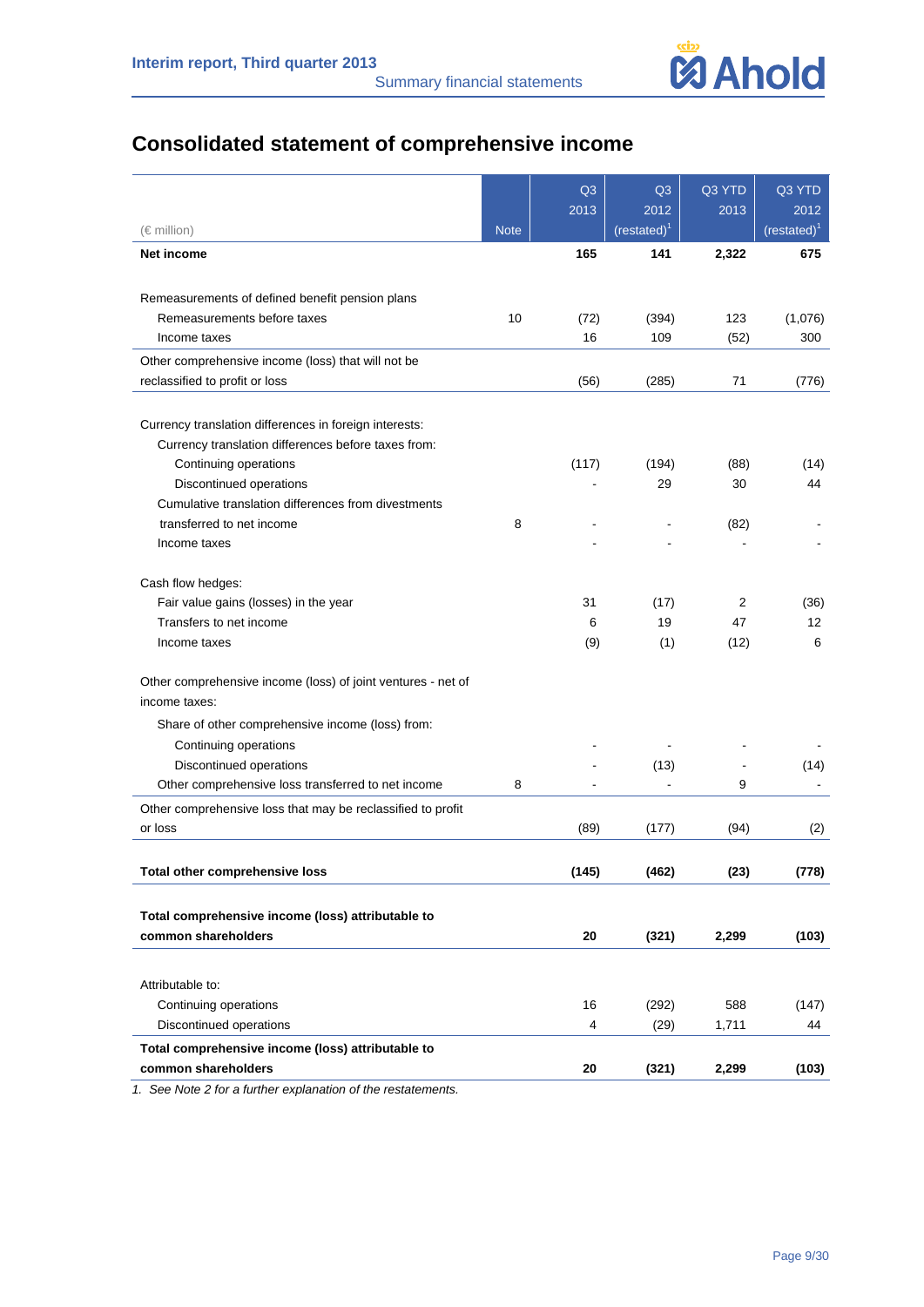# **Consolidated balance sheet**

|                                                              |             | October 6, | December 30,          |
|--------------------------------------------------------------|-------------|------------|-----------------------|
|                                                              |             | 2013       | 2012                  |
| $(\in$ million)                                              | <b>Note</b> |            | (rested) <sup>1</sup> |
| <b>Assets</b>                                                |             |            |                       |
| Property, plant and equipment                                |             | 5,827      | 6,038                 |
| Investment property                                          |             | 550        | 565                   |
| Intangible assets                                            |             | 1,566      | 1,569                 |
| Investments in joint ventures                                |             | 224        | 1,017                 |
| Other non-current financial assets                           |             | 404        | 420                   |
| Deferred tax assets                                          |             | 443        | 512                   |
| Other non-current assets                                     |             | 34         | 35                    |
| <b>Total non-current assets</b>                              |             | 9,048      | 10,156                |
|                                                              |             |            |                       |
| Assets held for sale                                         |             | 5          |                       |
| Inventories                                                  |             | 1,459      | 1,492                 |
| <b>Receivables</b>                                           |             | 617        | 793                   |
| Other current financial assets                               |             | 875        | 43                    |
| Income taxes receivable                                      |             | 41         | 47                    |
| Other current assets                                         |             | 175        | 155                   |
| Cash and cash equivalents                                    | 11          | 3,016      | 1,886                 |
| <b>Total current assets</b>                                  |             | 6,188      | 4,416                 |
| <b>Total assets</b>                                          |             |            |                       |
|                                                              |             | 15,236     | 14,572                |
| <b>Equity and liabilities</b>                                |             |            |                       |
| Equity attributable to common shareholders                   | 9           | 6,558      | 5,146                 |
|                                                              |             |            |                       |
| Loans                                                        |             | 1,343      | 1,431                 |
| Other non-current financial liabilities                      |             | 1,901      | 1,930                 |
| Pensions and other post-employment benefits                  |             | 451        | 643                   |
| Deferred tax liabilities                                     |             | 93         | 98                    |
| Provisions                                                   |             | 652        | 646                   |
| Other non-current liabilities                                |             | 236        | 251                   |
| <b>Total non-current liabilities</b>                         |             | 4,676      | 4,999                 |
|                                                              |             |            |                       |
| Accounts payable                                             |             | 2,336      | 2,667                 |
| Other current financial liabilities                          |             | 246        | 236                   |
| Income taxes payable                                         |             | 149        | 134                   |
| Provisions                                                   |             | 161        | 256                   |
| Other current liabilities                                    |             | 1,110      | 1,134                 |
| <b>Total current liabilities</b>                             |             | 4,002      | 4,427                 |
|                                                              |             |            |                       |
| <b>Total equity and liabilities</b>                          |             | 15,236     | 14,572                |
|                                                              |             |            |                       |
| Quarter-end U.S. dollar exchange rate (euro per U.S. dollar) |             | 0.7376     | 0.7566                |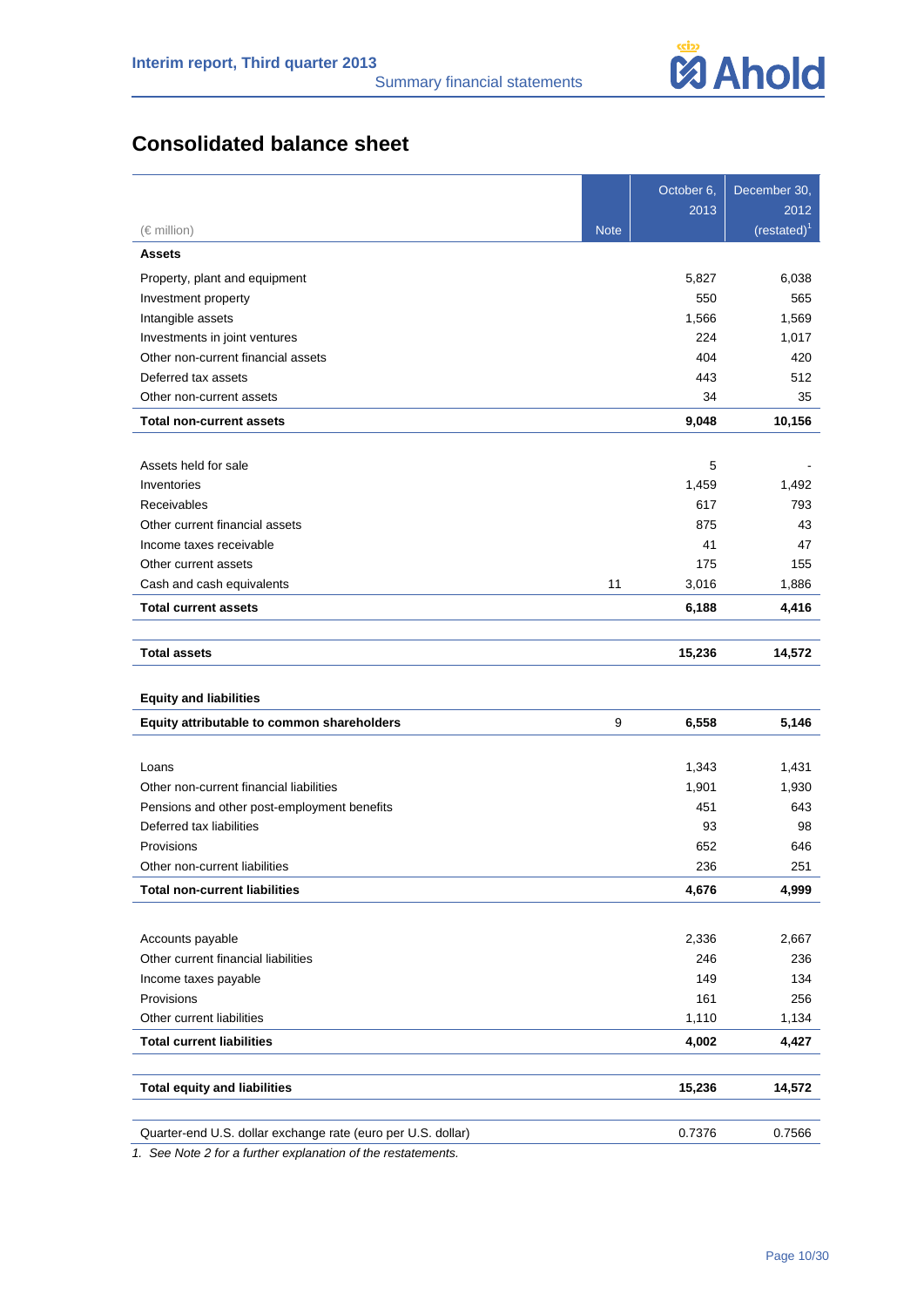

# **Consolidated statement of changes in equity**

|                                                          |                |            |             |         | Other                |              |
|----------------------------------------------------------|----------------|------------|-------------|---------|----------------------|--------------|
|                                                          |                |            |             | Cash    | reserves             | Equity       |
|                                                          |                | Additional | Currency    | flow    | including            | attributable |
|                                                          | <b>Share</b>   | paid-in    | translation | hedging | accumulated          | to common    |
| $(\in$ million)                                          | capital        | capital    | reserve     | reserve | deficit <sup>1</sup> | shareholders |
|                                                          |                |            |             |         |                      |              |
| Balance as of January 1, 2012                            | 330            | 9,094      | (265)       | (93)    | (3, 189)             | 5,877        |
| Adjustments <sup>2</sup>                                 |                |            |             |         | (67)                 | (67)         |
| As restated                                              | 330            | 9,094      | (265)       | (93)    | (3, 256)             | 5,810        |
| Net income (restated) $2$                                |                |            |             |         | 675                  | 675          |
| Other comprehensive income (loss)(restated) <sup>2</sup> | $\blacksquare$ |            | 30          | (18)    | (790)                | (778)        |
| Total comprehensive income (loss)(restated) <sup>2</sup> | $\blacksquare$ |            | 30          | (18)    | (115)                | (103)        |
| <b>Dividends</b>                                         |                |            |             |         | (415)                | (415)        |
| Share buyback                                            |                |            |             |         | (277)                | (277)        |
| Retirement of treasury shares                            | (12)           | (381)      |             |         | 393                  |              |
| Share-based payments                                     |                |            |             |         | 39                   | 39           |
| Balance as of October 7, 2012 <sup>2</sup>               | 318            | 8,713      | (235)       | (111)   | (3,631)              | 5,054        |
|                                                          |                |            |             |         |                      |              |
| Balance as of December 30, 2012                          |                |            |             |         |                      |              |
| $(restated)^2$                                           | 318            | 8,713      | (292)       | (126)   | (3, 467)             | 5,146        |
| Net income                                               |                |            |             |         | 2,322                | 2,322        |
| Other comprehensive income (loss)                        |                |            | (140)       | 37      | 80                   | (23)         |
| Total comprehensive income (loss)                        |                |            | (140)       | 37      | 2,402                | 2,299        |
| <b>Dividends</b>                                         |                |            |             |         | (457)                | (457)        |
| Share buyback                                            |                |            |             |         | (476)                | (476)        |
| Share-based payments                                     |                |            |             |         | 46                   | 46           |
| Balance as of October 6, 2013                            | 318            | 8,713      | (432)       | (89)    | (1, 952)             | 6,558        |

*1. Other reserves include the remeasurements of defined benefit pension plans.*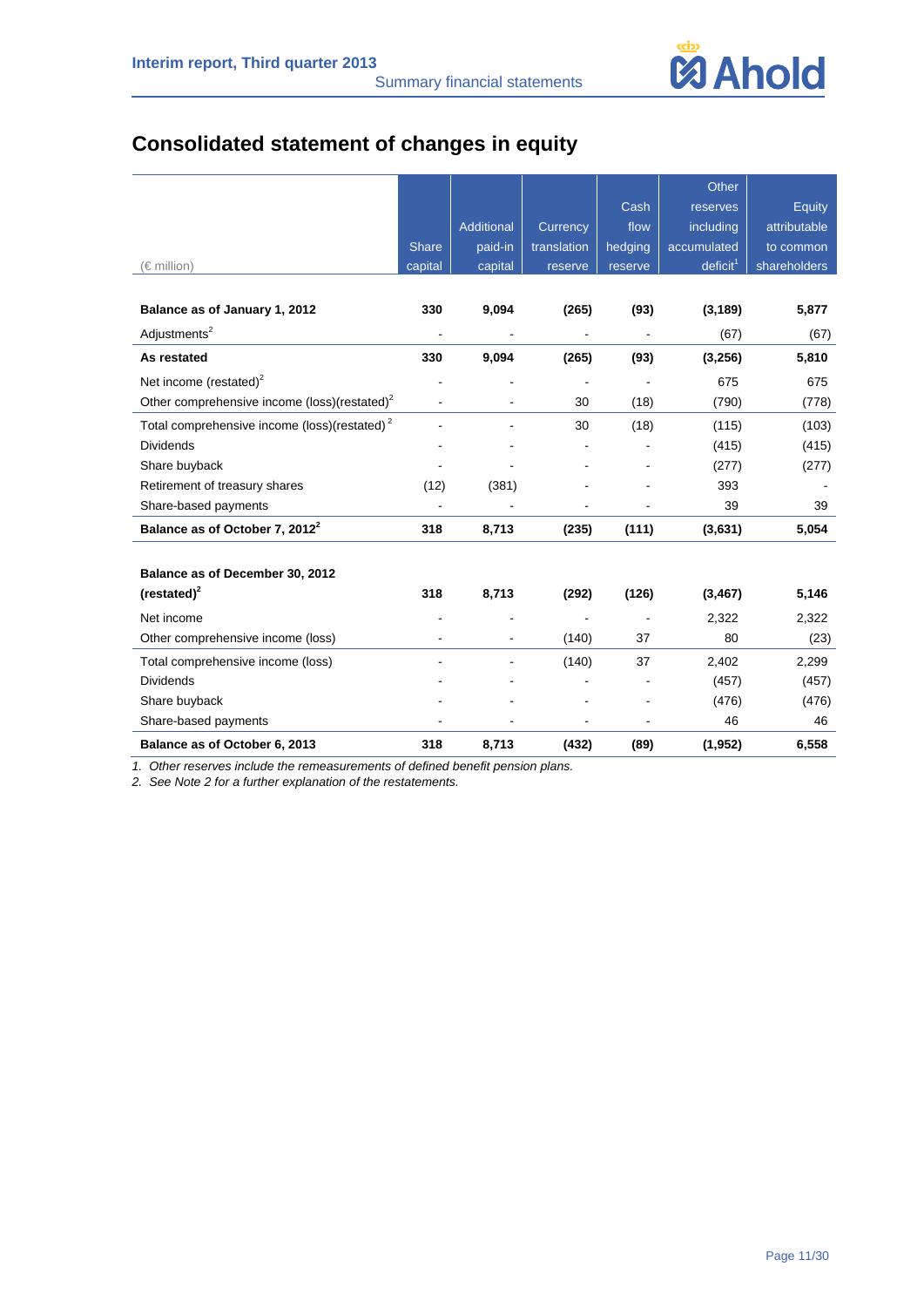

# **Consolidated statement of cash flows**

|                                                             |             | Q <sub>3</sub> | Q <sub>3</sub>         | Q3 YTD   | Q3 YTD                        |
|-------------------------------------------------------------|-------------|----------------|------------------------|----------|-------------------------------|
| (€ million)                                                 | <b>Note</b> | 2013           | 2012<br>$(restated)^1$ | 2013     | 2012<br>(rested) <sup>1</sup> |
| Operating income                                            |             | 248            | 288                    | 918      | 1,025                         |
| Adjustments for:                                            |             |                |                        |          |                               |
| Depreciation, amortization and impairments                  | 5           | 198            | 217                    | 701      | 663                           |
| Gains on the sale of assets / disposal groups held for sale | 5           | (4)            | (2)                    | (25)     | (18)                          |
| Share-based compensation expenses                           |             | 11             | 8                      | 32       | 29                            |
| Operating cash flows before changes in operating assets and |             |                |                        |          |                               |
| liabilities                                                 |             | 453            | 511                    | 1,626    | 1,699                         |
| Changes in working capital:                                 |             |                |                        |          |                               |
| Changes in inventories                                      |             | (24)           | (35)                   | 9        | 3                             |
| Changes in receivables and other current assets             |             | (19)           | (5)                    | 40       | 55                            |
| Changes in payables and other current liabilities           |             | (72)           | 1                      | (236)    | (128)                         |
| Changes in other non-current assets, other non-current      |             |                |                        |          |                               |
| liabilities and provisions                                  |             | 43             | (44)                   | (10)     | (57)                          |
| Cash generated from operations                              |             | 381            | 428                    | 1,429    | 1,572                         |
| Income taxes paid - net                                     |             | (21)           | (3)                    | (126)    | (95)                          |
| Operating cash flows from continuing operations             |             | 360            | 425                    | 1,303    | 1,477                         |
| Operating cash flows from discontinued operations           |             | (6)            | (2)                    | (11)     | (5)                           |
| Net cash from operating activities                          |             | 354            | 423                    | 1,292    | 1,472                         |
| Purchase of non-current assets                              |             | (155)          | (242)                  | (574)    | (653)                         |
| Divestments of assets / disposal groups held for sale       |             | 5              | 9                      | 43       | 43                            |
| Acquisition of businesses, net of cash acquired             | 3           |                | (269)                  | (3)      | (703)                         |
| Divestment of businesses, net of cash divested              | 8           | (2)            | (2)                    | 2,359    | (46)                          |
| Changes in short-term deposits and similar instruments      |             | (683)          |                        | (828)    | 116                           |
| Dividends from joint ventures                               |             | 2              |                        | 5        | 6                             |
| Interest received                                           |             | $\overline{2}$ | 4                      | 5        | 10                            |
| Other                                                       |             | 1              | 1                      | ä,       | 1                             |
| Investing cash flows from continuing operations             |             | (830)          | (499)                  | 1,007    | (1,226)                       |
| Investing cash flows from discontinued operations           | 8           |                |                        | 136      | 136                           |
| Net cash from investing activities                          |             | (830)          | (499)                  | 1,143    | (1,090)                       |
| Interest paid                                               |             | (33)           | (37)                   | (165)    | (181)                         |
| Repayments of loans                                         |             | (4)            | (4)                    | (18)     | (456)                         |
| Repayments of finance lease liabilities                     |             | (17)           | (17)                   | (56)     | (52)                          |
| Change in short-term loans                                  |             |                | (1)                    | 3        | 3                             |
| Dividends paid on common shares                             | 9           |                |                        | (457)    | (415)                         |
| Share buyback                                               | 9           | (229)          |                        | (476)    | (277)                         |
| Change in derivatives                                       |             | (10)           | (11)                   | (19)     | 111                           |
| Other                                                       | 11          |                | $\overline{c}$         | (87)     | $\overline{7}$                |
| Financing cash flows from continuing operations             |             | (293)          | (68)                   | (1, 275) | (1,260)                       |
| Financing cash flows from discontinued operations           |             |                | (1)                    | (2)      | (3)                           |
| Net cash from financing activities                          |             | (293)          | (69)                   | (1, 277) | (1, 263)                      |
| Net cash from operating, investing and financing activities | 11          | (769)          | (145)                  | 1,158    | (881)                         |
| Average U.S. dollar exchange rate (euro per U.S. dollar)    |             | 0.7505         | 0.7959                 | 0.7588   | 0.7804                        |

*1. See Note 2 for a further explanation of the restatements.* 

For the reconciliation between net cash from operating, investing and financing activities and cash and cash equivalents as presented in the balance sheet, see *Note 11*.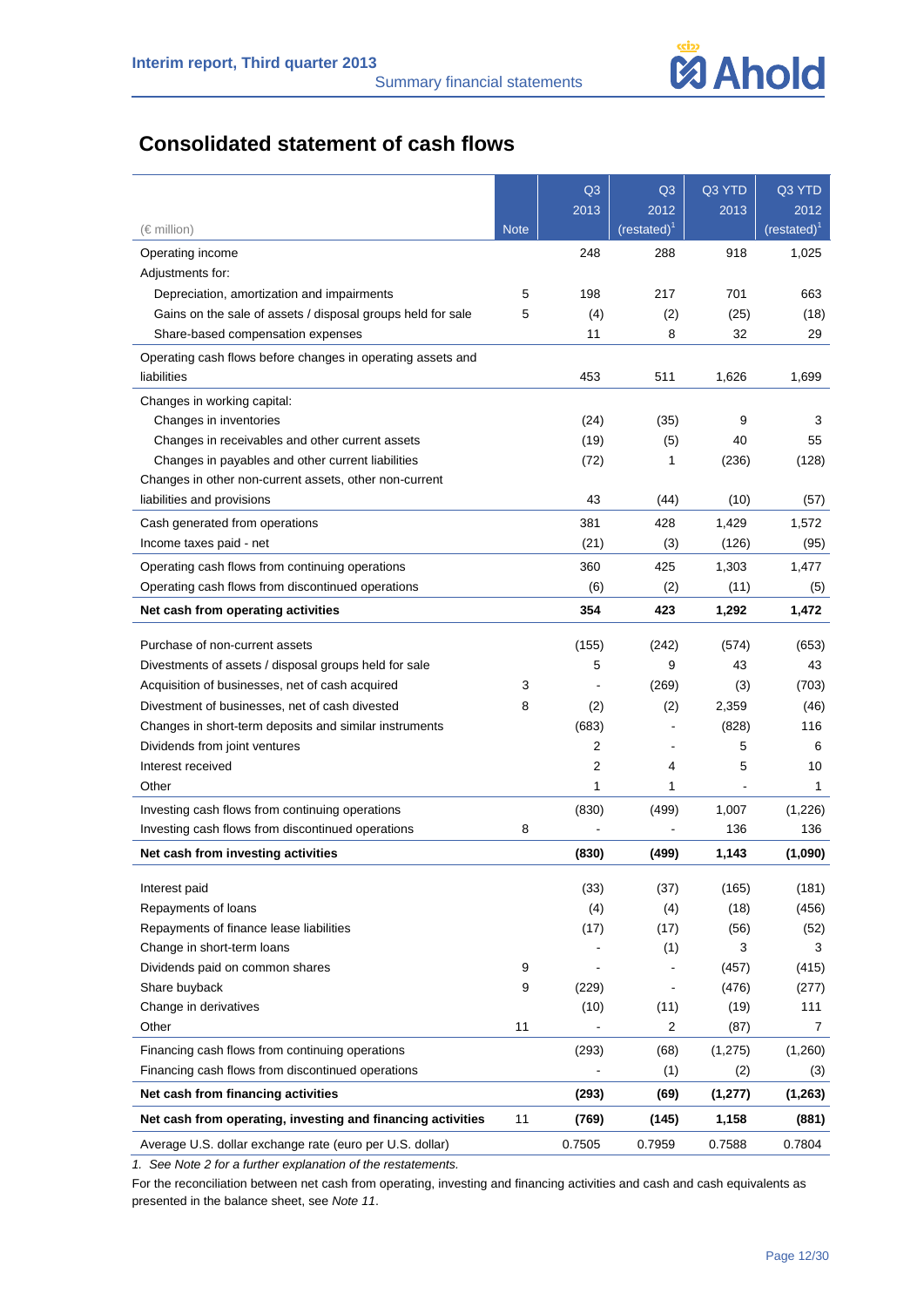

# **Notes to the consolidated summary financial statements**

#### **1. The Company and its operations**

The principal activity of Koninklijke Ahold N.V. ("Ahold" or the "Company"), a public limited liability company with its registered seat and head office in Zaandam, the Netherlands, is the operation of retail food stores in the United States and Europe through subsidiaries and joint ventures.

The information in these condensed consolidated interim financial statements ("financial statements") is unaudited.

#### **2. Accounting policies**

#### *Basis of preparation*

These financial statements have been prepared in accordance with IAS 34 "Interim Financial Reporting." The accounting policies applied in these financial statements are consistent with those applied in Ahold's 2012 consolidated financial statements, except for the new standards and amendments to existing standards effective for 2013, as described below.

Ahold's reporting calendar is based on 13 periods of four weeks, with 2013 and 2012 each comprising 52 weeks. The third quarters of 2013 and 2012 are each comprised of 12 weeks. The financial year of Ahold's unconsolidated joint venture JMR - Gestão de Empresas de Retalho, SGPS. S.A. ("JMR") corresponds to the calendar year. Any significant transactions and / or events between JMR's quarter-end and Ahold's quarter-end are taken into account in the preparation of Ahold's financial statements.

#### *Changes in presentation*

In Q1 2013, Ahold changed the presentation of the income statement to a framework that provides a better alignment between expense categories and functions. The change resulted in certain reclassifications within the 2012 income statement. In the Q3 2012 income statement, this change decreased cost of sales by €30 million (Q3 YTD 2012: €102 million) and increased selling expenses and general and administrative expenses by €20 million (Q3 YTD 2012: €65 million) and €10 million (Q3 YTD 2012: €37 million), respectively. Furthermore, the comparative 2012 expenses by nature figures have been changed to conform to the current year presentation.

In Q1 2013, Ahold's investment in ICA met the criteria to be classified as a discontinued operation and, accordingly, a €41 million loss that was previously reported in Q3 2012 as share of income from joint ventures (Q3 YTD 2012: €16 million income) has been reclassified to income from discontinued operations.

The tables at the end of this note outline the effects on Ahold's comparative 2012 amounts.

#### *New and revised IFRSs effective in 2013*

The amendment to IAS 1, "Presentation of Financial Statements," as part of the "Annual Improvements to IFRSs 2009-2011 Cycle," became effective in 2013. These amendments require Ahold to group items of other comprehensive income on the basis of whether or not they are potentially able to be subsequently reclassified to profit or loss (reclassification adjustments). The presentation of Ahold's consolidated statement of comprehensive income has been adjusted to comply with these amendments; however the amendments have no effect on Ahold's financial position or performance.

IAS 19, "Employee Benefits," (as revised June 2011) became effective for the Company as of January 1, 2013. Ahold has applied the revised standard retrospectively and in accordance with the transitional provisions as set out in IAS 19.173 (as revised). These transitional provisions do not have an effect on future periods.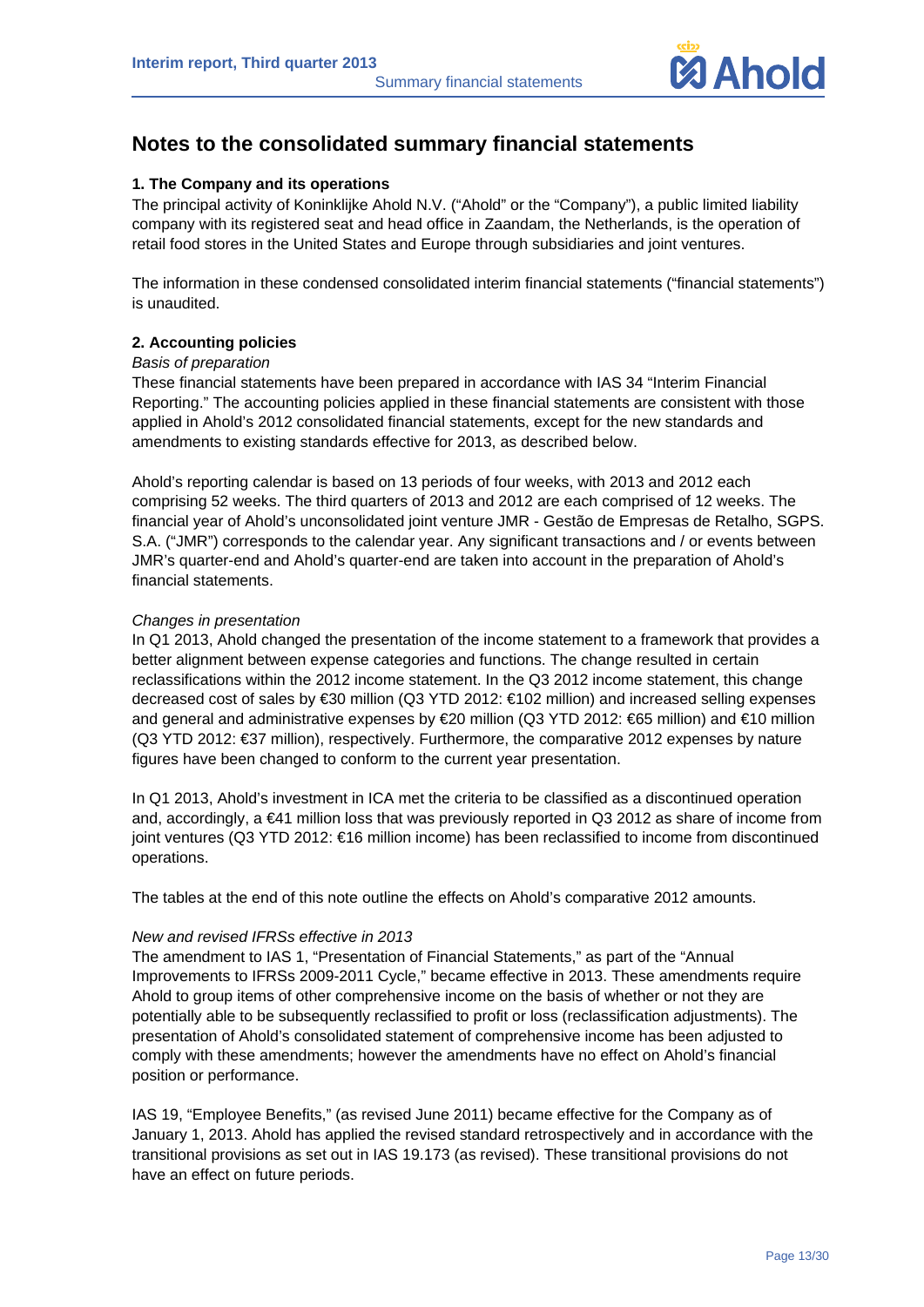

The amendments to IAS 19 change the accounting for defined benefit plans and termination benefits. The most significant changes relate to the accounting for changes in defined benefit obligations and plan assets. The amendments require the recognition of changes in defined benefit obligations and in fair value of plan assets as they occur, hence eliminating the "corridor approach" permitted under the previous version of IAS 19, and accelerate the recognition of past service costs. All actuarial gains and losses are recognized immediately through other comprehensive income in order for the net pension asset or liability recognized in the consolidated balance sheet to reflect the full value of the plan deficit or surplus. Furthermore, the interest cost and expected return on plan assets used in the previous version of IAS 19 have been replaced with a "net-interest" amount, which is calculated by applying the discount rate to the net defined liability or asset. IAS 19 (as revised) introduces certain changes in the presentation of the defined benefit cost, including more extensive disclosures. In addition to the IAS 19 amendments, Ahold has changed its presentation of the net-interest amount to be within net financial expenses, instead of the previous presentation within operating expenses. The effect of these changes is presented below.

IFRS 13, "Fair value measurement," became effective for the Company as of January 1, 2013. It is applied prospectively. IFRS 13 aims to improve consistency and reduce complexity by providing a precise definition of fair value and a single source of fair value measurement and disclosure requirements for use across all IFRSs. The requirements do not extend the use of fair value accounting but provide guidance on how it should be applied where its use is already required or permitted by other standards within the IFRSs. Upon the adoption of the standard, Ahold has recognized the effect of non-performance risk, including the Company's own credit risk, in the measurement of its financial liabilities at fair value. The adoption of IFRS 13 does not have a significant effect on Ahold's financial position or performance. For more information about financial instruments and fair value measurements, see *Note 12*.

In addition, the following new and amended IASB pronouncements have been adopted by Ahold. The initial application of these pronouncements has been assessed and they do not have any significant effect on Ahold's financial position or performance.

- IFRS 10, "Consolidated financial statements" and amendments to IAS 27, "Separate financial statements"
- IFRS 11, "Joint arrangements" and amendments to IAS 28, "Investments in associates and joint ventures"
- IFRS 12, "Disclosures of interests in other entities"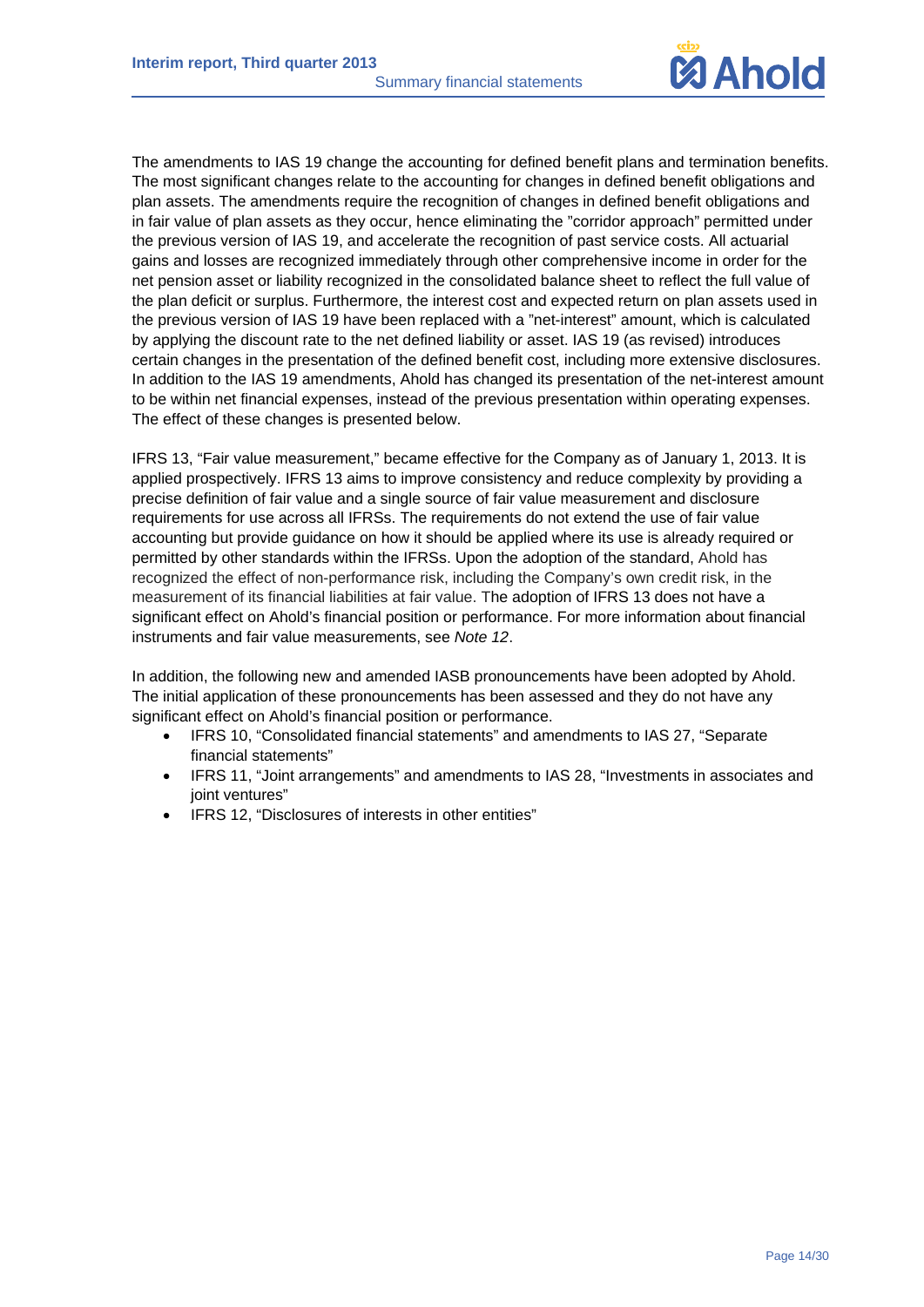

The restatements to Ahold's 2012 comparative amounts for the changes in presentation and adoption of IAS 19 (as revised) are as follows:

|                                                          | Q3 2012     | Changes in   | <b>IAS 19</b>  | Q3 2012     |
|----------------------------------------------------------|-------------|--------------|----------------|-------------|
| $(\epsilon$ million, except per share data)              | as reported | presentation | restatement    | as restated |
| <b>Consolidated income statement line items</b>          |             |              |                |             |
| Net sales                                                | 7,598       |              |                | 7,598       |
| Cost of sales                                            | (5,640)     | 30           | 1              | (5,609)     |
| <b>Gross profit</b>                                      | 1,958       | 30           | 1              | 1,989       |
| Selling expenses                                         | (1, 432)    | (20)         | (4)            | (1, 456)    |
| General and administrative expenses                      | (237)       | (10)         | $\overline{2}$ | (245)       |
| <b>Operating Income</b>                                  | 289         | ٠            | (1)            | 288         |
| Interest income                                          | 1           |              |                | 1           |
| Interest expense                                         | (53)        |              |                | (53)        |
| Interest income (expense) on defined benefit pension     |             |              |                |             |
| plans - net                                              |             |              | 3              | 3           |
| Other financial income (expense)                         | 10          |              | $\blacksquare$ | 10          |
| Income before income taxes                               | 247         |              | $\mathbf{2}$   | 249         |
| Income taxes                                             | (70)        |              | (1)            | (71)        |
| Share in income (loss) of joint ventures                 | (34)        | 41           | 1              | 8           |
| Income from continuing operations                        | 143         | 41           | $\mathbf{2}$   | 186         |
| Income from discontinued operations                      | (4)         | (41)         | ÷,             | (45)        |
| Net income attributable to common shareholders           | 139         |              | $\mathbf{2}$   | 141         |
| Net income per share attributable to common shareholders |             |              |                |             |
| <b>Basic</b>                                             | 0.13        |              | 0.01           | 0.14        |
| <b>Diluted</b>                                           | 0.13        |              |                | 0.13        |
| Income from continuing operations per share attributable |             |              |                |             |
| to common shareholders                                   |             |              |                |             |
| <b>Basic</b>                                             | 0.14        | 0.04         |                | 0.18        |
| <b>Diluted</b>                                           | 0.14        | 0.03         |                | 0.17        |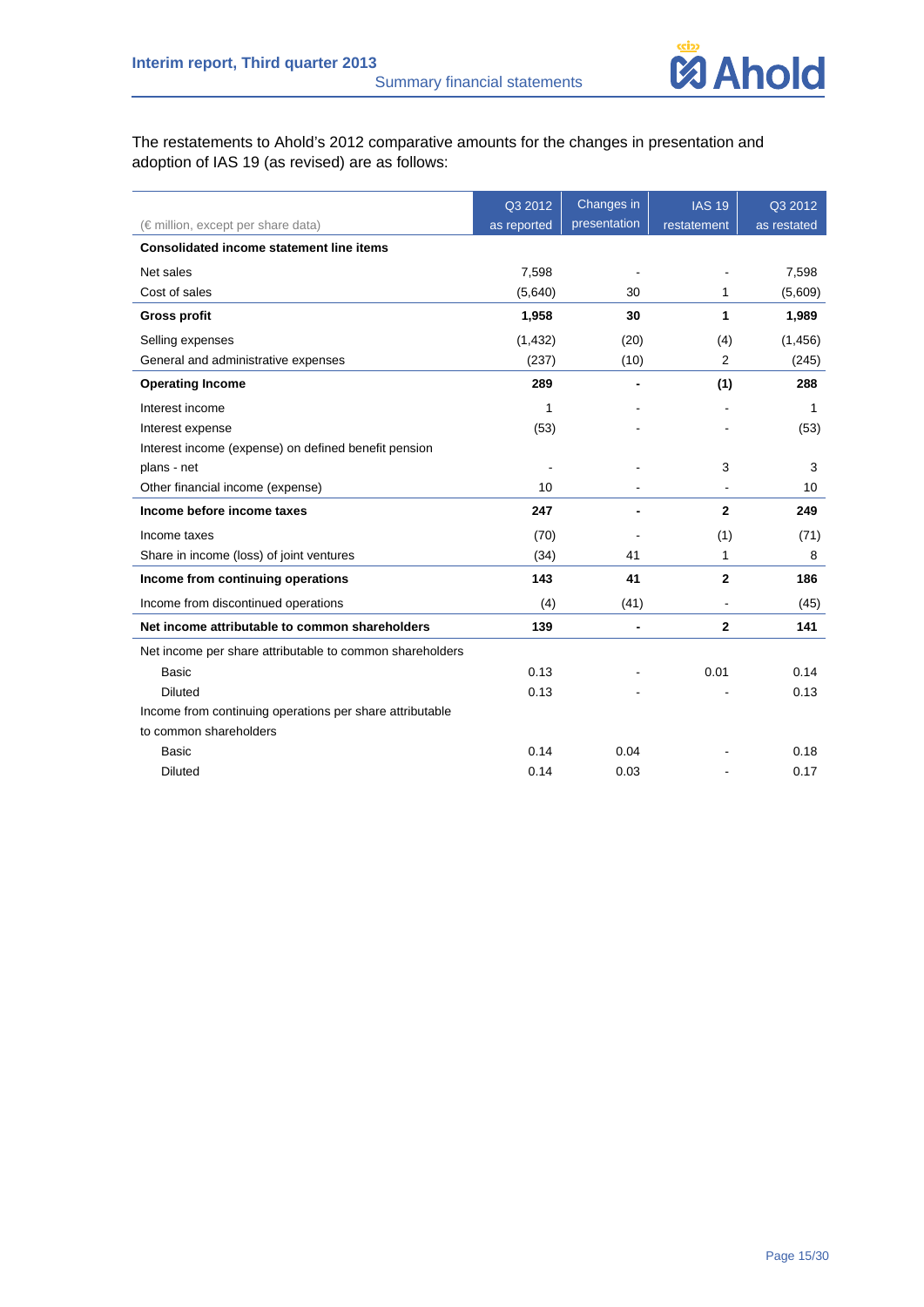## **Interim report, Third quarter 2013**

Summary financial statements



|                                                          | Q3 YTD      |              |                    | Q3 YTD      |
|----------------------------------------------------------|-------------|--------------|--------------------|-------------|
| $(\epsilon$ million, except per share data)              | 2012        | Changes in   | <b>IAS 19</b>      | 2012        |
|                                                          | as reported | presentation | <b>Restatement</b> | as restated |
| <b>Consolidated income statement line items</b>          |             |              |                    |             |
| Net sales                                                | 25,006      |              |                    | 25.006      |
| Cost of sales                                            | (18, 529)   | 102          | 1                  | (18, 426)   |
| <b>Gross profit</b>                                      | 6,477       | 102          | 1                  | 6,580       |
| Selling expenses                                         | (4,704)     | (65)         | (13)               | (4,782)     |
| General and administrative expenses                      | (742)       | (37)         | 6                  | (773)       |
| <b>Operating Income</b>                                  | 1,031       |              | (6)                | 1,025       |
| Interest income                                          | 9           |              |                    | 9           |
| Interest expense                                         | (181)       |              |                    | (181)       |
| Interest income (expense) on defined benefit pension     |             |              |                    |             |
| plans - net                                              |             |              | 13                 | 13          |
| Other financial income (expense)                         | 5           |              | $\blacksquare$     | 5           |
| Income before income taxes                               | 864         |              | 7                  | 871         |
| Income taxes                                             | (213)       |              | (2)                | (215)       |
| Share in income (loss) of joint ventures                 | 20          | (16)         | 1                  | 5           |
| Income from continuing operations                        | 671         | (16)         | 6                  | 661         |
| Income from discontinued operations                      | (2)         | 16           |                    | 14          |
| Net income attributable to common shareholders           | 669         |              | 6                  | 675         |
| Net income per share attributable to common shareholders |             |              |                    |             |
| <b>Basic</b>                                             | 0.64        |              | 0.01               | 0.65        |
| <b>Diluted</b>                                           | 0.62        |              | 0.01               | 0.63        |
| Income from continuing operations per share attributable |             |              |                    |             |
| to common shareholders                                   |             |              |                    |             |
| <b>Basic</b>                                             | 0.64        | (0.01)       | 0.01               | 0.64        |
| <b>Diluted</b>                                           | 0.63        | (0.01)       |                    | 0.62        |
|                                                          |             |              |                    |             |

|                                                           | Q3 2012     | Changes in   | <b>IAS 19</b> | Q3 2012     |
|-----------------------------------------------------------|-------------|--------------|---------------|-------------|
| (€ million)                                               | as reported | presentation | restatement   | as restated |
| Consolidated statement of comprehensive income line items |             |              |               |             |
| Net income                                                | 139         |              | 2             | 141         |
| Remeasurement defined benefit pension plans before tax    |             |              | (394)         | (394)       |
| Income taxes                                              |             |              | 109           | 109         |
| Other comprehensive income (loss) that will not be        |             |              |               |             |
| reclassified to profit or loss                            |             |              | (285)         | (285)       |
| Other comprehensive income that may be reclassified to    |             |              |               |             |
| profit or loss                                            | (193)       |              | 16            | (177)       |
| Total other comprehensive income (loss)                   | (193)       |              | (269)         | (462)       |
| Total comprehensive income (loss) attributable to         |             |              |               |             |
| common shareholders                                       | (54)        |              | (267)         | (321)       |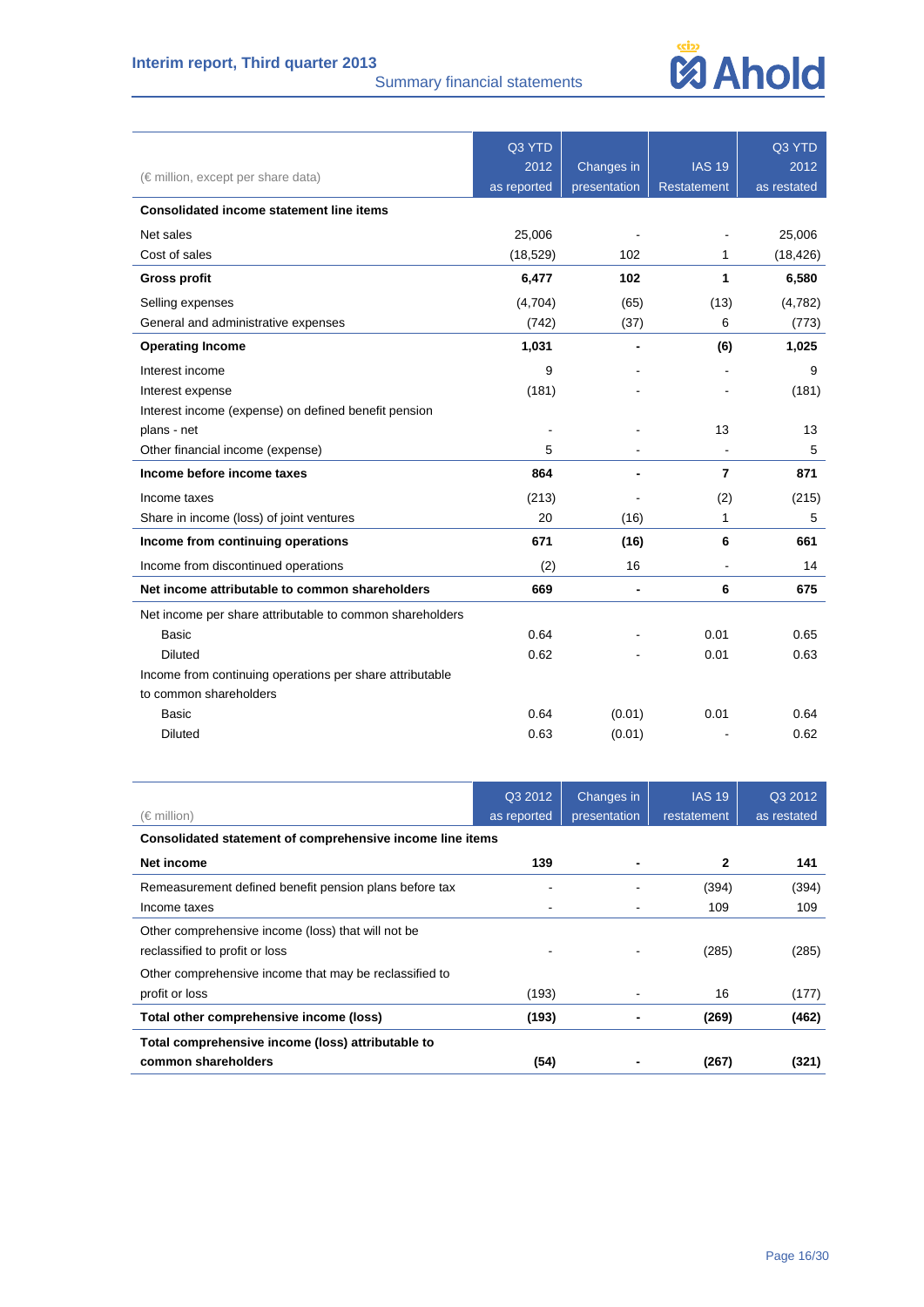## **Interim report, Third quarter 2013**

#### Summary financial statements



| $(\in$ million)                                           | Q3 YTD<br>2012<br>as reported | Changes in<br>presentation | <b>IAS 19</b><br><b>Restatement</b> | Q3 YTD<br>2012<br>as restated |  |  |
|-----------------------------------------------------------|-------------------------------|----------------------------|-------------------------------------|-------------------------------|--|--|
| Consolidated statement of comprehensive income line items |                               |                            |                                     |                               |  |  |
| Net income                                                | 669                           |                            | 6                                   | 675                           |  |  |
| Remeasurement defined benefit pension plans before tax    |                               |                            | (1,076)                             | (1,076)                       |  |  |
| Income taxes                                              |                               |                            | 300                                 | 300                           |  |  |
| Other comprehensive income (loss) that will not be        |                               |                            |                                     |                               |  |  |
| reclassified to profit or loss                            |                               |                            | (776)                               | (776)                         |  |  |
| Other comprehensive income that may be reclassified to    |                               |                            |                                     |                               |  |  |
| profit or loss                                            | (3)                           |                            | 1                                   | (2)                           |  |  |
| Total other comprehensive income (loss)                   | (3)                           |                            | (775)                               | (778)                         |  |  |
| Total comprehensive income (loss) attributable to         |                               |                            |                                     |                               |  |  |
| common shareholders                                       | 666                           |                            | (769)                               | (103)                         |  |  |

| $(\in$ million)                              | <b>December</b><br>30.2012<br>as reported | Changes in<br>presentation | <b>IAS 19</b><br>restatement | <b>December</b><br>30, 2012<br>as restated |
|----------------------------------------------|-------------------------------------------|----------------------------|------------------------------|--------------------------------------------|
| <b>Consolidated balance sheet line items</b> |                                           |                            |                              |                                            |
| Investments in joint ventures                | 1.047                                     |                            | (30)                         | 1,017                                      |
| Other non-current financial assets           | 1.059                                     | ۰                          | (639)                        | 420                                        |
| Deferred tax assets                          | 353                                       |                            | 159                          | 512                                        |
| Pensions and other post-employment benefits  | (110)                                     |                            | (533)                        | (643)                                      |
| Deferred tax liabilities                     | (292)                                     | $\overline{\phantom{a}}$   | 194                          | (98)                                       |
| Equity attributable to common shareholders   | (5,995)                                   |                            | 849                          | (5, 146)                                   |

| (€ million)                                  | October 7,<br>2012<br>as reported | Changes in<br>presentation | <b>IAS 19</b><br>restatement | October 7,<br>2012<br>as restated |
|----------------------------------------------|-----------------------------------|----------------------------|------------------------------|-----------------------------------|
| Consolidated statement of changes in equity  |                                   |                            |                              |                                   |
| Share capital                                | 318                               |                            |                              | 318                               |
| Additional paid-in capital                   | 8.713                             |                            |                              | 8,713                             |
| Currency translation reserve                 | (237)                             | ۰                          | 2                            | (235)                             |
| Cash flow hedging reserve                    | (111)                             | -                          |                              | (111)                             |
| Other reserves including accumulated deficit | (2,793)                           | ٠                          | (838)                        | (3,631)                           |
| Equity attributable to common shareholders   | 5.890                             |                            | (836)                        | 5.054                             |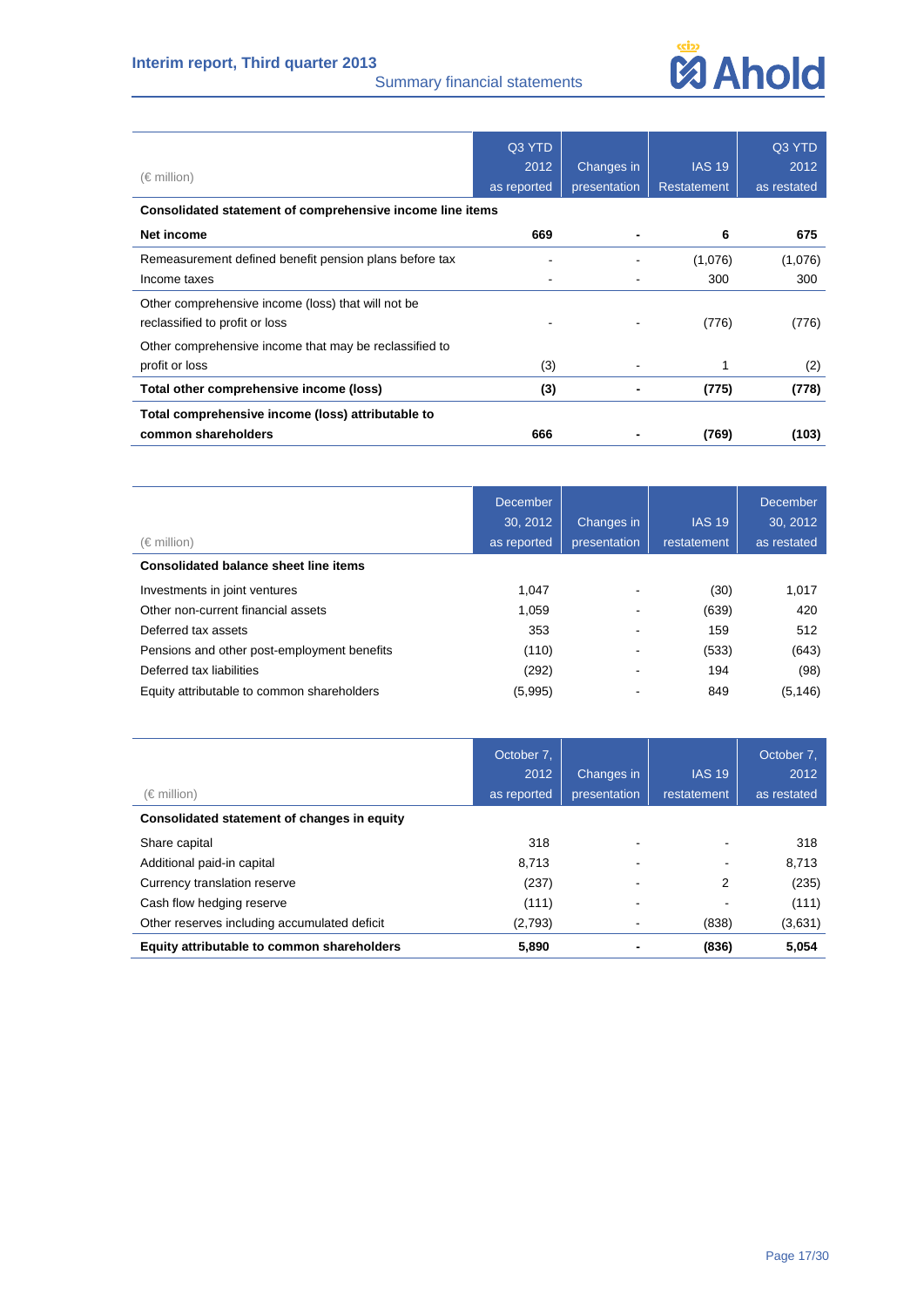#### Summary financial statements



| (€ million)                                               | December<br>30, 2012<br>as reported | Changes in<br>presentation | <b>IAS 19</b><br>Restatement | December<br>30, 2012<br>as restated |
|-----------------------------------------------------------|-------------------------------------|----------------------------|------------------------------|-------------------------------------|
| Consolidated statement of changes in equity               |                                     |                            |                              |                                     |
| Share capital                                             | 318                                 |                            |                              | 318                                 |
| Additional paid-in capital                                | 8,713                               |                            |                              | 8,713                               |
| Currency translation reserve <sup>1</sup>                 | (298)                               |                            | 6                            | (292)                               |
| Cash flow hedging reserve                                 | (126)                               |                            |                              | (126)                               |
| Other reserves including accumulated deficit <sup>1</sup> | (2,612)                             |                            | (855)                        | (3, 467)                            |
| Equity attributable to common shareholders                | 5.995                               |                            | (849)                        | 5,146                               |

*1. The IAS 19 restatement amounts include a further offsetting €3 million refinement from the amounts presented in Q1 2013.* 

| $(\in$ million)                                              | Q3 2012<br>as reported | Changes in<br>presentation | <b>IAS 19</b><br>restatement | Q3 2012<br>as restated |
|--------------------------------------------------------------|------------------------|----------------------------|------------------------------|------------------------|
| Consolidated statement of cash flows line items              |                        |                            |                              |                        |
| Operating income                                             | 289                    | -                          | (1)                          | 288                    |
| Changes in non-current assets, other non-current liabilities |                        |                            |                              |                        |
| and provisions                                               | (45)                   | ٠                          |                              | (44)                   |

| (€ million)                                                  | Q3 YTD<br>2012<br>as reported | Changes in<br>presentation | <b>IAS 19</b><br>restatement | Q3 YTD<br>2012<br>as restated |
|--------------------------------------------------------------|-------------------------------|----------------------------|------------------------------|-------------------------------|
| Consolidated statement of cash flows line items              |                               |                            |                              |                               |
| Operating income                                             | 1.031                         |                            | (6)                          | 1,025                         |
| Changes in non-current assets, other non-current liabilities |                               |                            |                              |                               |
| and provisions                                               | (63)                          | $\,$                       | 6                            | (57)                          |
| Dividends from joint ventures                                | 142                           | (136)                      |                              | 6                             |
| Investing cash flows from discontinued operations            |                               | 136                        |                              | 136                           |

#### **3. Business combinations**

#### *Jumbo*

On August 14, 2012, Ahold announced that its Albert Heijn division had completed the acquisition of 78 C1000 and four Jumbo stores from Jumbo for €290 million in cash, with €261 million paid to date (Q3 YTD 2013: credit €4 million and 2012: €265 million) and the remainder to be settled as agreements are reached with the franchisees. During the third quarter of this year, Ahold reached agreement with seven franchisees (29 franchisees in total) of which four stores were converted and opened under the Albert Heijn banner (26 stores converted in total). The remaining 53 franchiseeowned stores will be converted to the Albert Heijn banner over a period of time, in close cooperation with the entrepreneurs. Goodwill recognized in the amount of €100 million to date (Q3 YTD 2013: €47 million and 2012: €53 million), which will not be deductible for tax purposes, represents expected synergies from the combination of operations, as well as the ability to expand Ahold's geographic reach.

The 26 individual stores that were converted to the Albert Heijn banner have contributed €35 million to Q3 2013 net sales (Q3 YTD 2013: €99 million) and an insignificant amount to net income.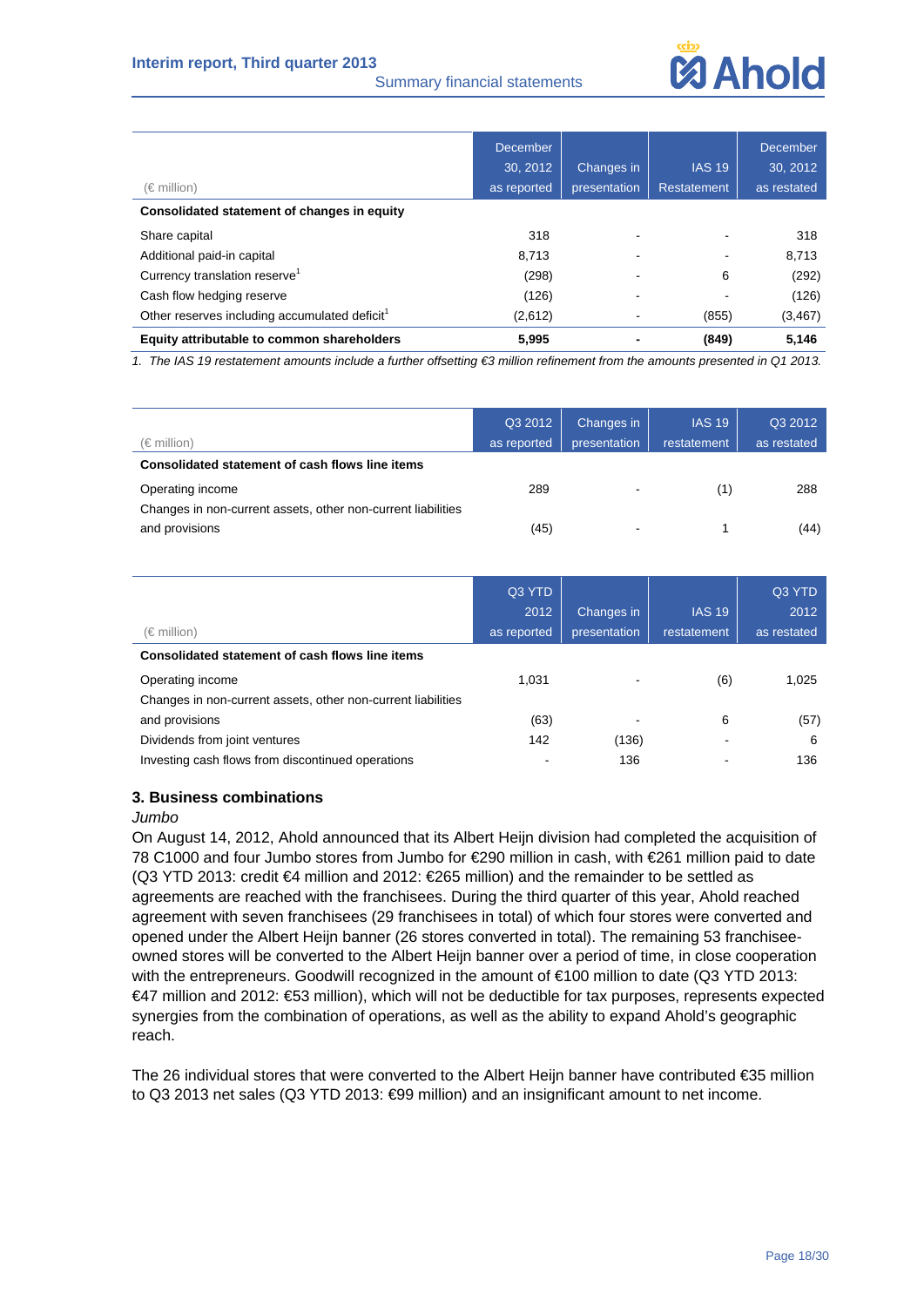

#### *Other acquisitions*

The Netherlands acquired three stores from franchisees for €7 million, of which €4 million was recognized as additional goodwill and €3 million as property, plant and equipment.

The allocation of the fair value of the net assets acquired and the goodwill arising from the acquisitions during 2013 is as follows:

| (€ million)                          | Jumbo | Other          | Total |
|--------------------------------------|-------|----------------|-------|
| Property plant & equipment           |       |                |       |
| Goodwill                             | 47    | 4              | -51   |
| Other intangible assets              | (51)  | $\blacksquare$ | (51)  |
| Acquisition of business, net of cash | (4)   |                |       |

A reconciliation of Ahold's goodwill balance, which is presented within intangible assets, is as follows:

| $\epsilon$ million             |     |
|--------------------------------|-----|
| As of December 30, 2012        |     |
| At cost                        | 772 |
| Accumulated impairment losses  | (3) |
| Opening carrying amount        | 769 |
| <b>Business acquisitions</b>   | 51  |
| Impairment losses              | (1) |
| Exchange rate differences      | (8) |
| <b>Closing carrying amount</b> | 811 |
| As of October 6, 2013          |     |
| At cost                        | 815 |
| Accumulated impairment losses  | (4) |
| <b>Carrying amount</b>         | 811 |

#### **4. Segment reporting**

Ahold's retail operations are presented in three reportable segments. In addition, Other retail, consisting of Ahold's unconsolidated joint venture JMR, and Ahold's Corporate Center are presented separately.

| Reportable segment | Included in the Reportable segment                                                                    |
|--------------------|-------------------------------------------------------------------------------------------------------|
| Ahold USA          | Stop & Shop New England, Stop & Shop New York Metro, Giant Landover, Giant<br>Carlisle and Peapod     |
| The Netherlands    | Albert Heijn, Albert Heijn Belgium, Albert Heijn Germany, Etos, Gall & Gall, bol.com<br>and albert.nl |
| Other Europe       | Albert (Czech Republic and Slovakia) and Hypernova (Slovakia)                                         |
|                    |                                                                                                       |

| <b>Other</b>     | Included in Other                                                           |
|------------------|-----------------------------------------------------------------------------|
| Other retail     | Unconsolidated joint venture JMR (49%)                                      |
| Corporate Center | Corporate Center staff (the Netherlands, Switzerland and the United States) |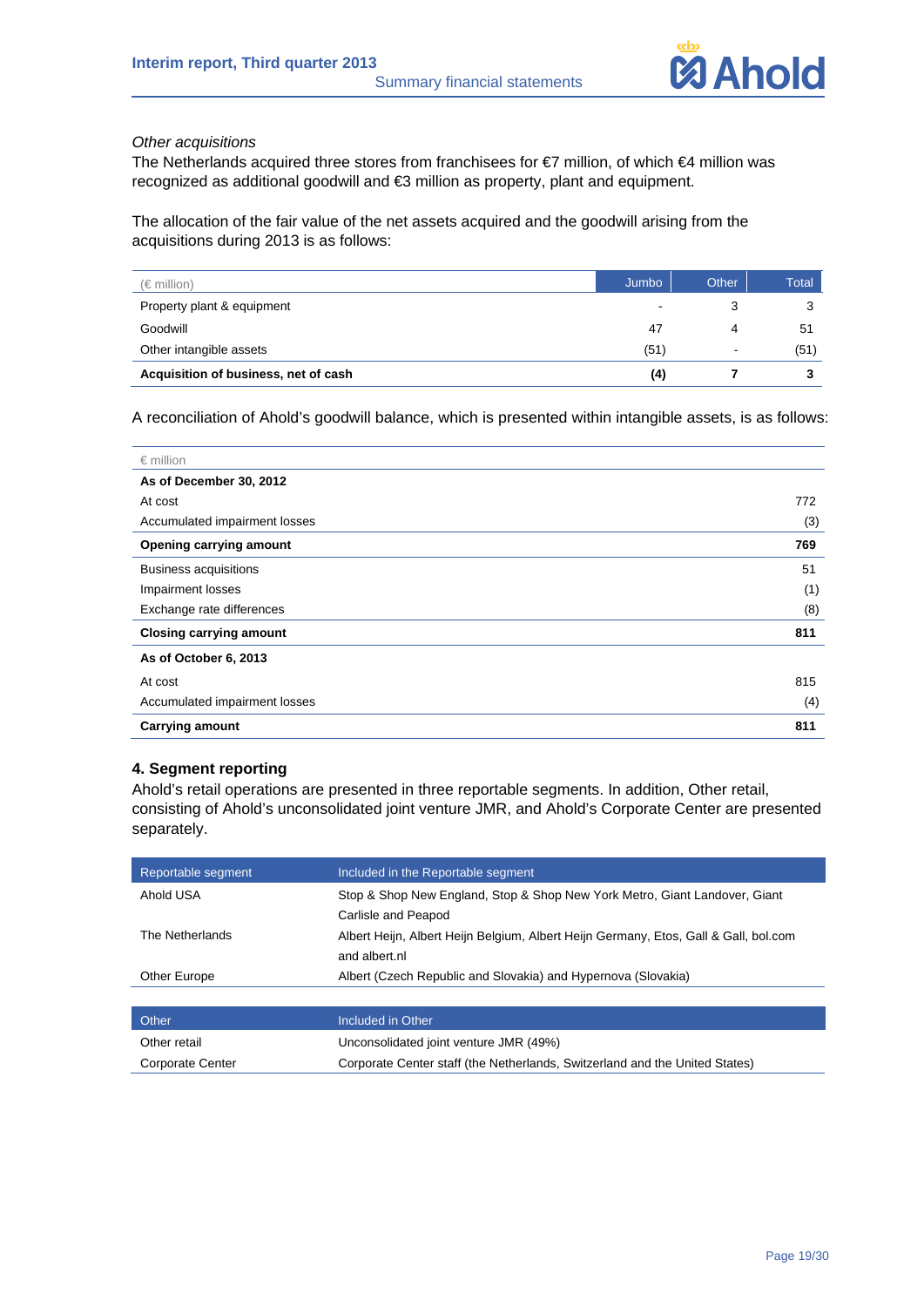

#### **Net sales**

Net sales per segment are as follows:

|                                   | Q3     | Q3     | $\frac{9}{6}$ | Q3 YTD | Q3 YTD | $\%$   |
|-----------------------------------|--------|--------|---------------|--------|--------|--------|
|                                   | 2013   | 2012   | <b>Change</b> | 2013   | 2012   | Change |
| \$ million                        |        |        |               |        |        |        |
| Ahold USA                         | 5,902  | 5,888  | 0.2%          | 20,105 | 19,703 | 2.0%   |
| Average U.S. dollar exchange rate | 0.7505 | 0.7959 | (5.7)%        | 0.7588 | 0.7804 | (2.8)% |
| (euro per U.S. dollar)            |        |        |               |        |        |        |
|                                   |        |        |               |        |        |        |
| $\epsilon$ million                |        |        |               |        |        |        |
| Ahold USA                         | 4,430  | 4,686  | (5.5)%        | 15,258 | 15,379 | (0.8)% |
| The Netherlands                   | 2,569  | 2,534  | 1.4%          | 8,778  | 8,356  | 5.1%   |
| Other Europe                      | 363    | 378    | $(4.0)\%$     | 1,212  | 1,271  | (4.6)% |
| <b>Ahold Group</b>                | 7,362  | 7,598  | $(3.1)\%$     | 25,248 | 25,006 | 1.0%   |

The net sales of Ahold's unconsolidated joint venture JMR amounted to €910 million and €871 million for Q3 2013 and Q3 2012, respectively (Q3 YTD 2013: €2,541 million and Q3 YTD 2012: €2,441 million).

#### **Operating income**

Operating income (loss) per segment is as follows:

|                                                             | Q3<br>2013 | Q3<br>2012<br>(rested) <sup>1</sup> | $\frac{9}{6}$<br>Change | Q3 YTD<br>2013 | Q3 YTD<br>2012<br>$(restated)^1$ | $\frac{9}{6}$<br>Change |
|-------------------------------------------------------------|------------|-------------------------------------|-------------------------|----------------|----------------------------------|-------------------------|
| \$ million                                                  |            |                                     |                         |                |                                  |                         |
| Ahold USA                                                   | 173        | 218                                 | $(20.6)\%$              | 650            | 800                              | $(18.8)\%$              |
| Average U.S. dollar exchange rate (euro per<br>U.S. dollar) | 0.7505     | 0.7959                              | (5.7)%                  | 0.7588         | 0.7804                           | (2.8)%                  |
|                                                             |            |                                     |                         |                |                                  |                         |
| $\epsilon$ million                                          |            |                                     |                         |                |                                  |                         |
| Ahold USA                                                   | 130        | 173                                 | (24.9)%                 | 493            | 623                              | (20.9)%                 |
| The Netherlands                                             | 133        | 131                                 | 1.5%                    | 464            | 451                              | 2.9%                    |
| Other Europe                                                | 3          | 4                                   | $(25.0)\%$              | 9              | 11                               | $(18.2)\%$              |
|                                                             |            |                                     |                         |                |                                  |                         |
| <b>Corporate Center</b>                                     | (18)       | (20)                                | 10.0%                   | (48)           | (60)                             | 20.0%                   |
| <b>Ahold Group</b>                                          | 248        | 288                                 | (13.9)%                 | 918            | 1,025                            | $(10.4)\%$              |

*1. See Note 2 for a further explanation of the restatements.* 

#### **Ahold USA**

Q3 2013 operating income included \$8 million (€6 million) of impairment charges (Q3 YTD 2013: \$69 million (€53 million)), \$5 million (€3 million) of gains on sale of assets (Q3 YTD 2013: \$32 million (€23 million)) and \$61 million (€45 million) of restructuring charges primarily related to the closure of stores in New Hampshire (\$53 million (€39 million)). Further, Q3 YTD 2013 included \$9 million (€7 million) gains on the final settlement of the Frozen Plan and a multi-employer pension withdrawal liability in the amount of \$82 million (€63 million) (see *Note 10*).

Operating income in Q3 2012 included \$22 million (€18 million) of impairments (Q3 YTD 2012: \$36 million (€28 million)), \$1 million (€1 million) of gains on sale of assets (Q3 YTD 2012: \$4 million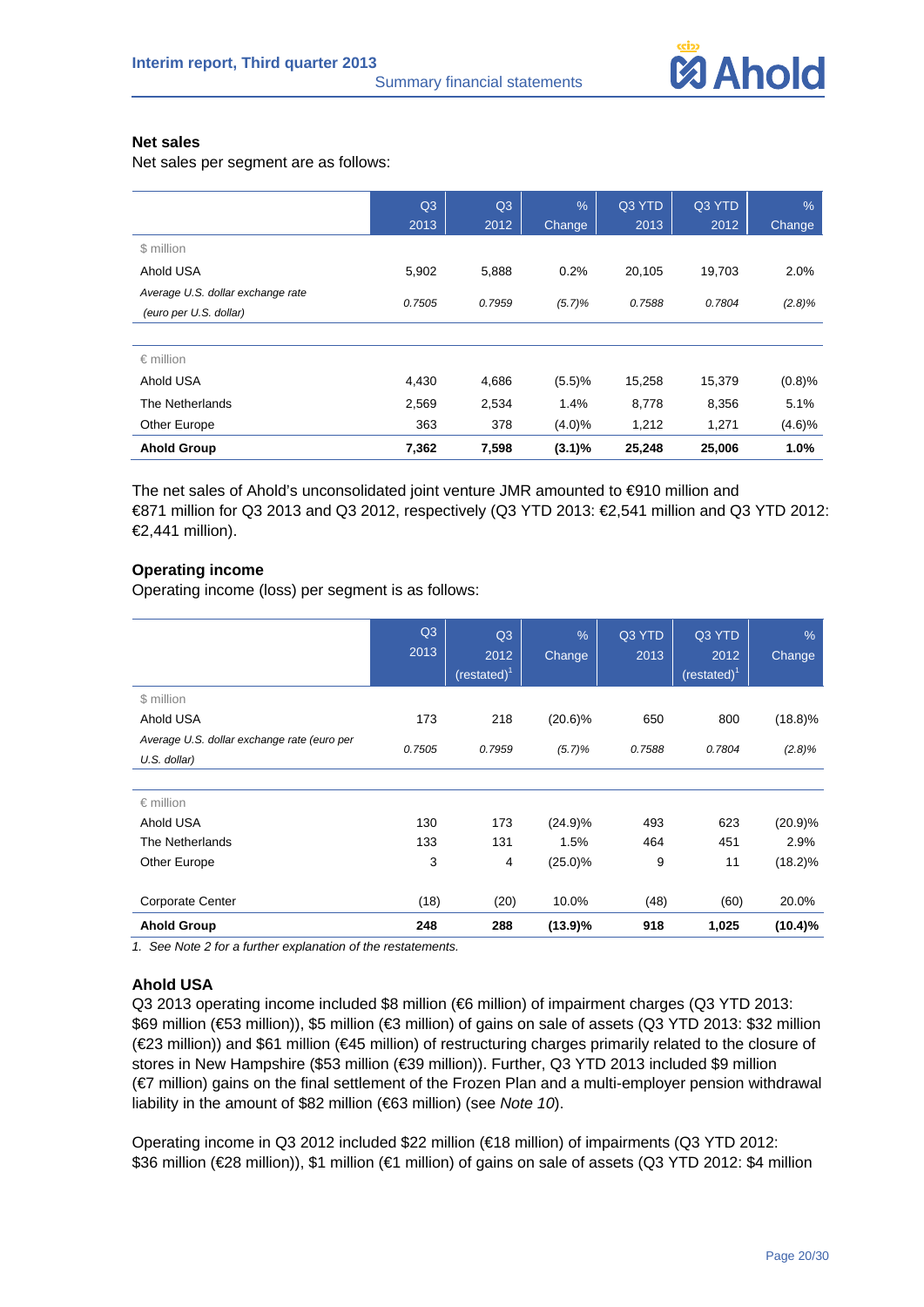

(€3 million)). Further, the first three quarters of 2012 included \$2 million (€2 million) of business acquisition costs related to the acquisition of the Genuardi's stores.

#### **The Netherlands**

Q3 2013 operating income included €2 million of impairment charges (Q3 YTD 2013: €5 million).

Q3 2012 operating income included €4 million of restructuring and related activities (Q3 YTD 2012: €5 million, which included €1 million of business acquisition costs related to the transaction with Jumbo) and €1 million gains on the sale of assets (Q3 YTD 2012: €5 million).

#### **Other Europe**

Q3 2013 operating income included €1 million of gains on sale of asset (Q3 YTD 2013: €1 million). Further, Q3 YTD 2013 included €2 million of impairments.

Operating income in the first three quarters of 2012 included  $\epsilon$ 1 million of impairments.

#### **Corporate Center**

Corporate Center costs for Q3 2013 were down €2 million compared to the same period last year (Q3 YTD 2013: down €12 million). Excluding the effect of the Company's insurance activities, Corporate Center costs were €19 million, €2 million lower than last year (Q3 YTD 2013: €59 million, unchanged from last year). YTD Q3 2013 Corporate Center costs included €1 million of gains on the sale of assets, €1 million gain from the release of a restructuring-related provision and \$3 million (€2 million) of gain on the final settlement of the Frozen Plan (see *Note 10*).

Corporate Center costs in 2012 were impacted by €10 million of restructuring related costs, which include €6 million of acquisition costs related to the acquisition of bol.com, offset by a €10 million gain on the sale of investments in associates.

#### **5. Expenses by nature**

The aggregate of cost of sales and operating expenses is specified by nature as follows:

| <b>Total</b>                          | 7,114          | 7,310          | 24.330 | 23.981         |
|---------------------------------------|----------------|----------------|--------|----------------|
| Gains on the sale of assets - net     | (4)            | (2)            | (25)   | (18)           |
| Impairment losses and reversals - net | 8              | 18             | 60     | 29             |
| Rent expenses and income - net        | 156            | 125            | 437    | 402            |
| Depreciation and amortization         | 190            | 199            | 641    | 634            |
| Other operational expenses            | 535            | 537            | 1,803  | 1,762          |
| Labor costs                           | 1,048          | 1,055          | 3,671  | 3,493          |
| Cost of product                       | 5,181          | 5,378          | 17.743 | 17,679         |
| $\epsilon$ million                    |                | $(restated)^1$ |        | (restated) $1$ |
|                                       | 2013           | 2012           | 2013   | 2012           |
|                                       | Q <sub>3</sub> | Q <sub>3</sub> | Q3 YTD | Q3 YTD         |
|                                       |                |                |        |                |

*1. The comparative 2012 expenses by nature figures have been changed to conform to the current year presentation. See Note 2 for a further explanation of the restatements.* 

Rent expenses in the third quarter of 2013 included €36 million related to a restructuring provision taken for the closure of the New Hampshire stores.

#### **6. Income taxes**

Income taxes for 2013 include €12 million of one-time tax benefits recognized in Q1, mainly arising from a ruling on an uncertain tax position. In Q3 2012, income taxes included a tax expense arising from a partial reversal of an estimated benefit in the second quarter of 2012.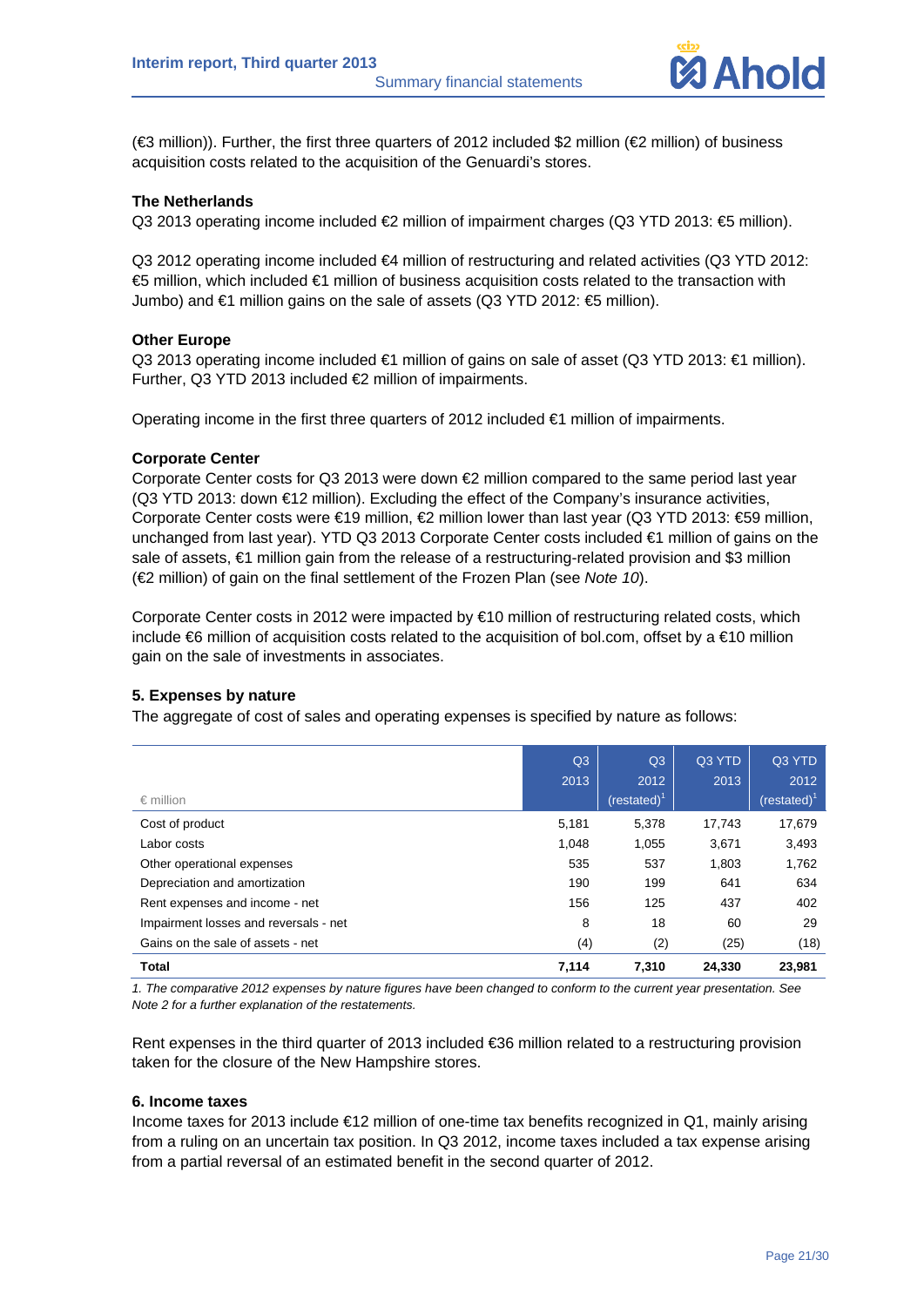# Summary financial statements

#### **7. Share in income (loss) of joint ventures**

The Company's share in income of joint ventures is net of income taxes and is specified as follows:

|                    | Q3   | Q <sub>3</sub>  | Q3 YTD                   | Q3 YTD                  |
|--------------------|------|-----------------|--------------------------|-------------------------|
|                    | 2013 | 2012            | 2013                     | 2012                    |
| $\epsilon$ million |      | (restated) $^1$ |                          | (restated) <sup>1</sup> |
| <b>JMR</b>         | 10   | 9               | 13                       | 3                       |
| Other              | (1)  | (1)             | $\overline{\phantom{a}}$ | 2                       |
| <b>Total</b>       | 9    | 8               | 13                       | 5                       |

*1. See Note 2 for a further explanation of the restatements.* 

#### **8. Assets and liabilities held for sale and discontinued operations**

Income from discontinued operations is specified as follows:

| $\epsilon$ million                                       | Q <sub>3</sub><br>2013 | Q <sub>3</sub><br>2012<br>$(rested)^T$ | Q3 YTD<br>2013 | Q3 YTD<br>2012<br>$(restated)^T$ |
|----------------------------------------------------------|------------------------|----------------------------------------|----------------|----------------------------------|
| <b>ICA</b>                                               |                        | (41)                                   | 137            | 16                               |
| Operating results from discontinued operations           |                        | (41)                                   | 137            | 16                               |
|                                                          |                        |                                        |                |                                  |
| <b>ICA</b>                                               |                        |                                        | 1,614          |                                  |
| BI-LO and Bruno's                                        | (1)                    | (1)                                    | 2              | 2                                |
| Other $^2$                                               | 5                      | (3)                                    |                | (4)                              |
| Results on divestments of discontinued operations        | 4                      | (4)                                    | 1,617          | (2)                              |
| Income from discontinued operations, net of income taxes | 4                      | (45)                                   | 1,754          | 14                               |

*1. See Note 2 for a further explanation of the restatements.* 

*2. Includes adjustments to the result on various past divestments.* 

Q3 YTD 2013 operating results from discontinued operations includes Ahold's proportionate share in the operating results of ICA for the month of January 2013 of a €2 million loss, as well as a dividend of €142 million less the effect of a cash flow hedge of €3 million.

On February 10, 2013, Ahold reached a sale agreement with Hakon Invest regarding its 60% holding in ICA for SEK 20 billion. The transaction was completed on March 27, 2013, and as a result Ahold recorded a gain of €1,614 million as a result on divestment of ICA as presented below:

| $\epsilon$ million                                                                      |       |
|-----------------------------------------------------------------------------------------|-------|
| Proceeds net of cost to sell                                                            | 2,368 |
| Net assets divested                                                                     | (828) |
| Results on divestment before recycling of currency exchange differences and other items | 1,540 |
| Currency exchange differences transferred from equity                                   | 82    |
| Other items previously recognized in other comprehensive income                         | (9)   |
| Results on divestments before income taxes                                              | 1,613 |
| Income taxes                                                                            |       |
| <b>Result on divestment of ICA</b>                                                      | 1,614 |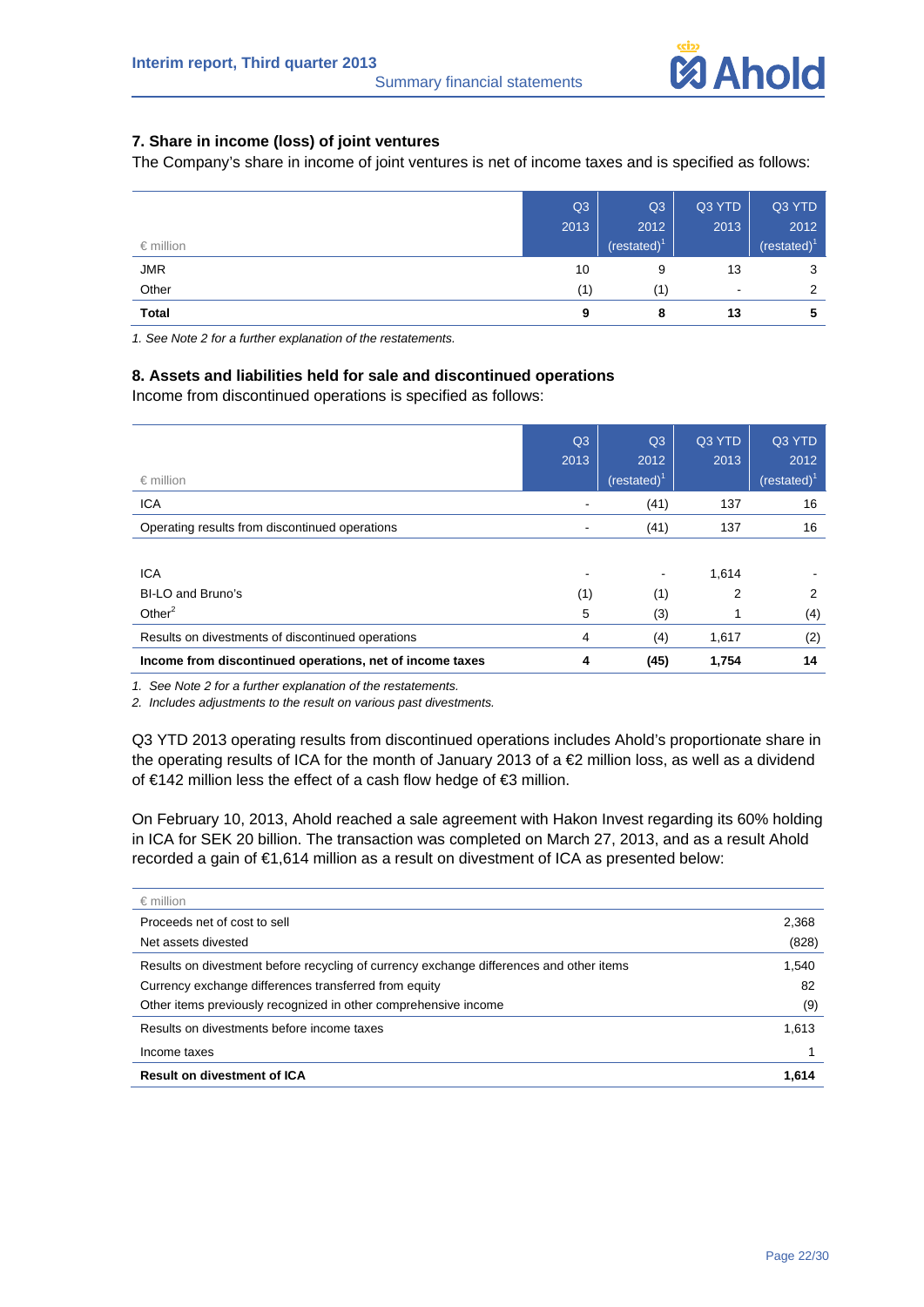The cash flows from divestment of businesses as presented in the cash flow statement are as follows:

|                                                  | Q3   | Q3   | Q3 YTD | Q3 YTD |
|--------------------------------------------------|------|------|--------|--------|
| $\epsilon$ million                               | 2013 | 2012 | 2013   | 2012   |
| Proceeds from ICA                                | -    |      | 2.368  |        |
| Net cash flows related to other past divestments | (2)  | (2)  | (9)    | (46)   |
| Divestment of businesses, net of cash divested   | (2)  | (2)  | 2,359  | (46)   |

#### **9. Equity attributable to common shareholders**

#### *Dividend on common shares*

On April 17, 2013, the General Meeting of Shareholders approved the dividend over 2012 of €0.44 per common share (€457 million in the aggregate). This dividend was paid on May 2, 2013.

#### *Share buyback*

On February 28, 2013, Ahold announced its decision to return €500 million to its shareholders by way of a share buyback program to be completed over a 12-month period. Subsequently, on June 4, 2013, Ahold announced an extension to this program of an additional €1.5 billion, for a total share buyback of €2 billion, expected to be completed by the end of 2014. The total number of shares repurchased under this program over the period from March 11, 2013, through October 6, 2013, was 38,943,570 common shares (Q3 2013: 18,187,141). Shares were repurchased for a total amount of €476 million (Q3 2013: €229 million), at an average price of €12.22 per share.

The number of outstanding common shares as of October 6, 2013, was 1,004,361,285 (December 30, 2012: 1,038,507,411).

#### **10. Pensions and other post-employment benefits**

On September 14, 2012, Ahold received approval from the U.S. Internal Revenue Service to terminate the U.S. Frozen Plan. Plan participants had the opportunity to elect a lump sum or annuity payment option if the present value of their benefit was in excess of \$5,000; all other participants were paid in lump sums. Lump sum settlements were made in mid-December, 2012, while the purchase of annuity contracts occurred in Q1 2013. The final settlement expense of the lump sum payments and an estimate of the settlement expense of the annuity contracts amounted to €121 million and were recognized in 2012. Upon the purchase of the annuity contracts in Q1 2013 a gain of €9 million (\$12 million) was recognized, representing an adjustment to the 2012 annuity estimate. Of this gain, *€*7 million (\$9 million) was recognized in Ahold USA and €2 million (\$3 million) in the Corporate Center.

During Q1 2013, Stop & Shop reached an agreement with the New England Teamsters and Trucking Industry Pension Fund (NETTI) to settle Stop & Shop's pension liabilities in the fund, an estimate of which was disclosed in *Note 23* to Ahold's 2012 financial statements. This agreement follows NETTI's restructuring to create a new future benefit service "pool." Employers who participate in the new pool will be responsible only for the pension benefits of their own employees, without regard to any previous fund liabilities in the original pension pool. Under the settlement agreement, Stop & Shop will move its employees into the new pool going forward without any loss of benefits for its employees and will settle its liability and payment obligations in the original pension pool through the payment of \$100 million (€76 million), payable in two equal installments of \$50 million, one paid on June 22, 2013, and the second due by April 30, 2025. Accordingly, Stop & Shop has recorded a pretax liability for the discounted amount of the remaining settlement liability of \$33 million (€25 million). Stop & Shop's withdrawal from the original pension plan pool was effective as of March 31, 2013.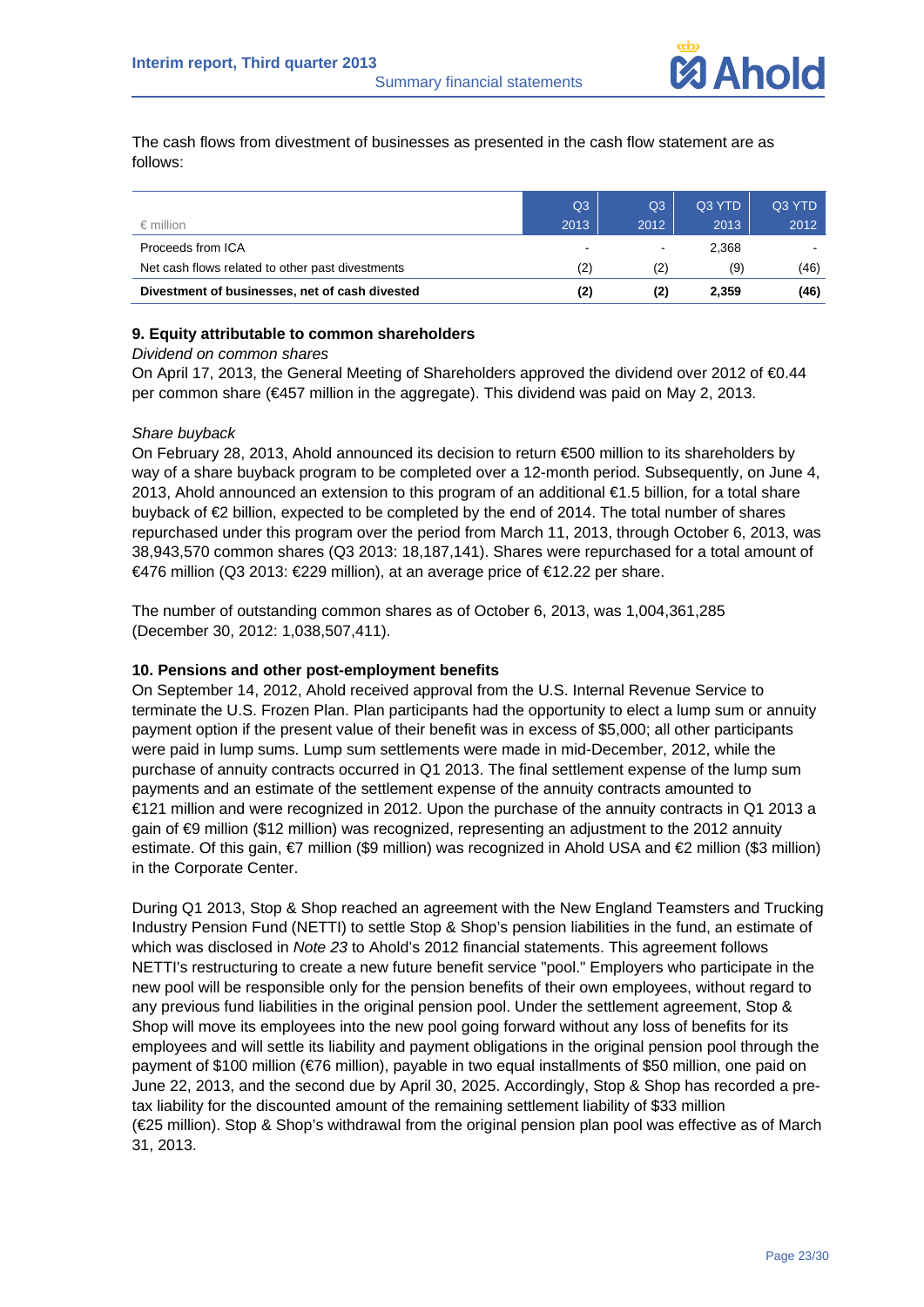

During the quarter, the Company's defined benefit plans were remeasured to their funded status with the effect being recognized in other comprehensive income. The remeasurement of the defined benefit obligation was based on the discount rate as of the end of the quarter; while the plan asset fair values were remeasured to the most recent valuations available at the end of the quarter.

#### **11. Cash flow**

The changes in cash and cash equivalent balances are as follows:

|                                                                            | Q3 YTD | Q3 YTD |
|----------------------------------------------------------------------------|--------|--------|
| $\epsilon$ million                                                         | 2013   | 2012   |
| Cash and cash equivalents at the beginning of the year                     | 1.886  | 2,438  |
| Restricted cash                                                            | (22)   | (31)   |
| Cash and cash equivalents beginning of the year, excluding restricted cash | 1.864  | 2.407  |
| Net cash from operating, investing and financing activities                | 1,158  | (881)  |
| Effect of exchange rate differences on cash and cash equivalents           | (27)   | (14)   |
| Restricted cash                                                            | 21     | 29     |
| Cash and cash equivalents at the end of the quarter                        | 3.016  | 1.541  |

Included in Other financing cash flows is the €92 million (\$124 million) Q1 2013 settlement paid to Vornado. Refer to *Note 34* of Ahold's 2012 Annual Report for more information on the litigation.

#### **12. Financial instruments**

*Fair values of financial instruments* 

The following table presents the fair values of financial instruments, based on Ahold's categories of financial instruments, including current portions, compared to the carrying amounts at which these instruments are included on the balance sheet:

|                                             | October 6, 2013 |       | December 30, 2012 |       |
|---------------------------------------------|-----------------|-------|-------------------|-------|
|                                             | Carrying        | Fair  | Carrying          | Fair  |
| $\epsilon$ million                          | amount          | value | amount            | value |
| Loan receivable                             | 37              | 45    | 38                | 54    |
| Accounts receivable                         | 617             | 617   | 800               | 800   |
| Reinsurance assets                          | 131             | 131   | 109               | 109   |
| Total loans and receivables                 | 785             | 793   | 947               | 963   |
| Cash and cash equivalents                   | 3,016           | 3.016 | 1,886             | 1,886 |
| Short-term deposits and similar instruments | 824             | 824   |                   |       |
| <b>Derivatives</b>                          | 279             | 279   | 282               | 282   |
| Available for sale                          | 4               | 4     | 4                 | 4     |
| <b>Total financial assets</b>               | 4,908           | 4,916 | 3,119             | 3,135 |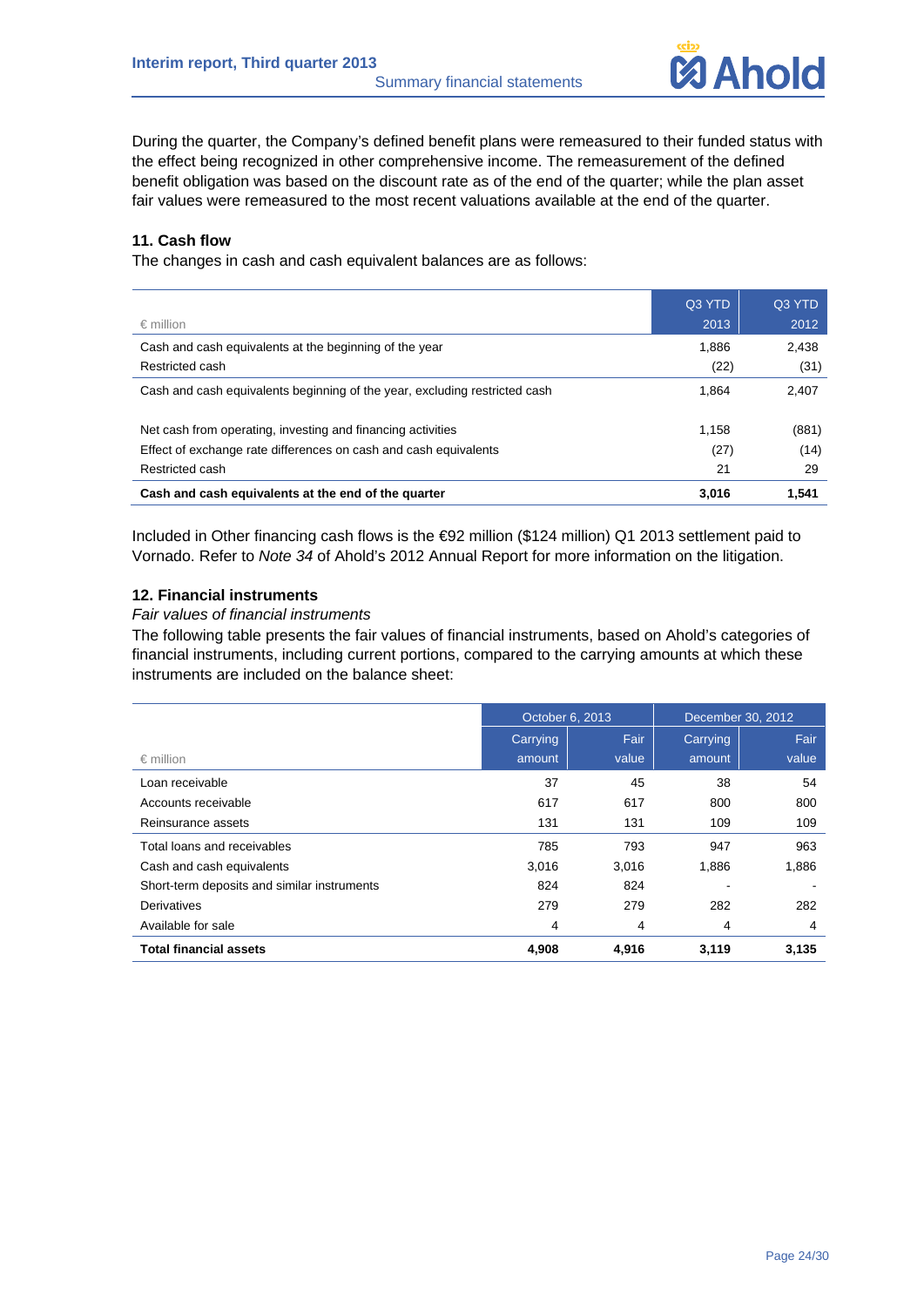#### Summary financial statements



|                                                | October 6, 2013 |          | December 30, 2012 |          |
|------------------------------------------------|-----------------|----------|-------------------|----------|
|                                                | Carrying        | Fair     | Carrying          | Fair     |
| $\epsilon$ million                             | amount          | value    | amount            | value    |
| <b>Notes</b>                                   | (991)           | (1,200)  | (1,056)           | (1,348)  |
| Other Ioans                                    | (4)             | (4)      | (5)               | (4)      |
| Financing obligations                          | (362)           | (521)    | (381)             | (573)    |
| Mortgages payable                              | (10)            | (11)     | (11)              | (12)     |
| Finance lease liabilities                      | (1, 157)        | (1,500)  | (1,254)           | (1,731)  |
| Cumulative preferred financing shares          | (497)           | (533)    | (497)             | (535)    |
| Dividend cumulative preferred financing shares | (18)            | (18)     | (24)              | (24)     |
| Accounts payable                               | (2,336)         | (2,336)  | (2,667)           | (2,667)  |
| Short-term borrowings                          | (45)            | (45)     | (42)              | (42)     |
| Interest payable                               | (26)            | (26)     | (25)              | (25)     |
| Reinsurance liabilities                        | (147)           | (147)    | (121)             | (121)    |
| Other                                          | (62)            | (70)     | (2)               | (2)      |
| Total financial liabilities at amortized cost  | (5,655)         | (6, 411) | (6,085)           | (7,084)  |
| Derivatives                                    | (171)           | (171)    | (177)             | (177)    |
| <b>Total financial liabilities</b>             | (5,826)         | (6, 582) | (6, 262)          | (7, 261) |

#### *Financial assets and liabilities measured at fair value in the balance sheet*

Derivatives and assets available for sale are measured and recognized on the balance sheet at fair value. These fair value measurements are categorized within Level 2 of the fair value hierarchy. The Company uses inputs other than quoted prices that are observable for the asset or liability, either directly (i.e., as prices) or indirectly (i.e., derived from prices). The fair value of derivative instruments is measured by using either a market or income approach (mainly present value techniques). Foreign currency forward contracts are measured using quoted forward exchange rates and yield curves derived from quoted interest rates that match the maturity of the contracts. Interest rate swaps are measured at the present value of expected future cash flows. Expected future cash flows are discounted by using the applicable yield curves derived from quoted interest rates.

The carrying amount of receivables, cash and cash equivalents, accounts payable, short-term deposits held to maturity, and other current financial assets and liabilities approximate their fair values because of the short-term nature of these instruments and, for receivables, because of the fact that any recoverability loss is reflected in an impairment loss. The fair values of quoted borrowings are based on year-end ask-market quoted prices. The fair value of other non-derivative financial assets and liabilities that are not traded in an active market are estimated using discounted cash flow analyses based on market rates prevailing at quarter end. The fair value calculation method and the conditions for redemption and conversion of the cumulative preferred financing shares are disclosed in *Note 22* of Ahold's 2012 Annual Report. The accrued interest is included in other current financial liabilities and not in the carrying amounts of non-derivative financial assets and liabilities.

#### **13. Commitments and contingencies**

An overview of commitments and contingencies as of December 30, 2012, is included in *Note 34* of Ahold's 2012 consolidated financial statements, which were published as part of Ahold's 2012 Annual Report on March 6, 2013. Except as disclosed below, there have been no significant changes to this overview through Q3 of 2013.

#### *U.S. Foodservice – Waterbury litigation*

On August 30, 2013, the U.S. Court of Appeals for the Second Circuit ("Second Circuit") issued its decision with respect to the U.S. Foods (formerly known as U.S. Foodservice) appeal of class certification with respect to the litigation described as "U.S. Foodservice – Waterbury litigation" in Note 34 of Ahold's 2012 consolidated financial statements, which were published as part of Ahold's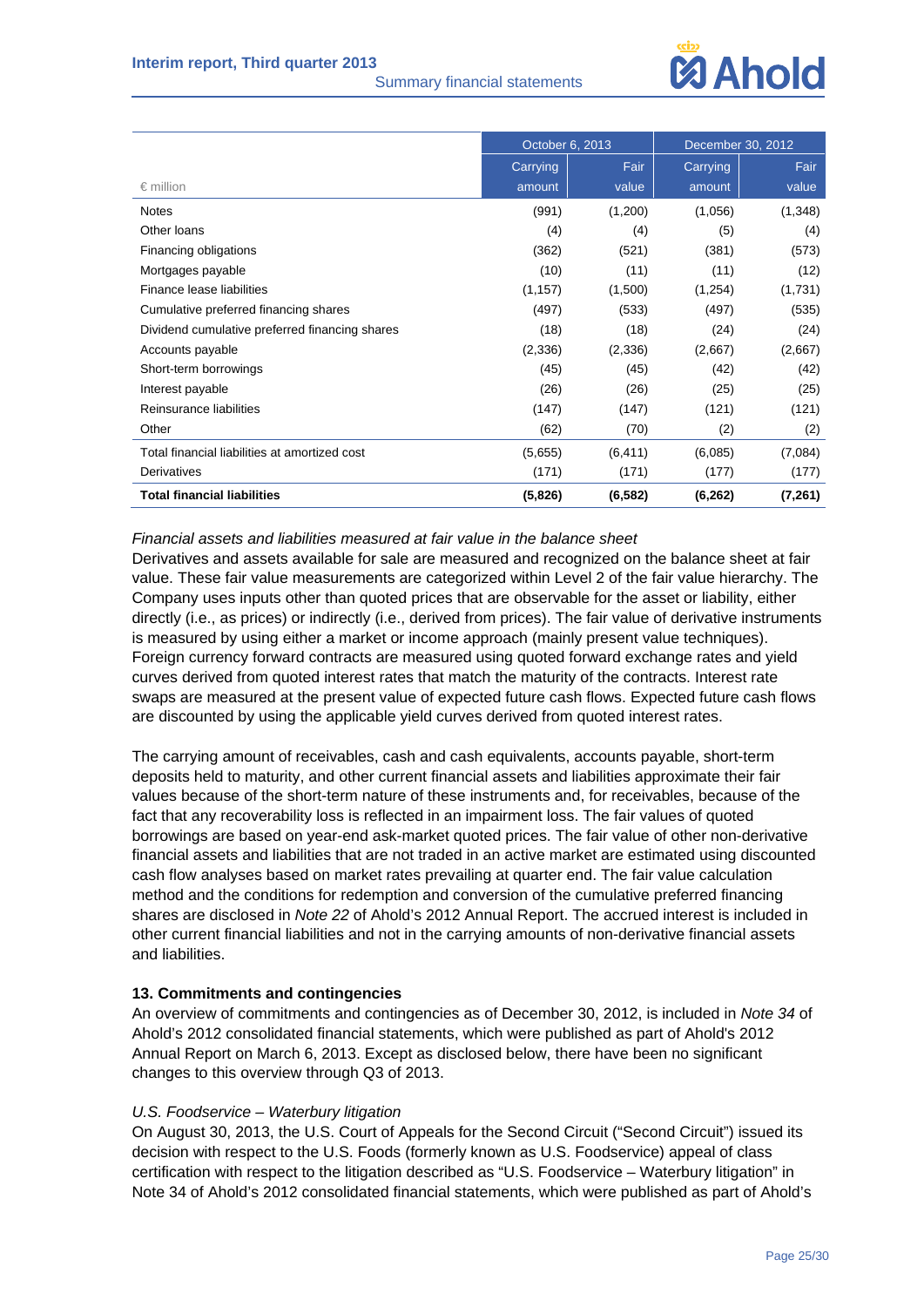

2012 Annual Report on March 6, 2013. The Second Circuit affirmed the decision of the U.S. District Court in Connecticut ("District Court") certifying a class consisting of any person in the United States who purchased products from U.S. Foodservice pursuant to an arrangement that defined a sale price in terms of a cost component plus a markup ("cost-plus contract"), and for which U.S. Foodservice used a so-called "Value Added Service Provider" or "VASP" transaction to calculate the cost component (the "Class Members"). The effect of the District Court's class certification order, if it is not reversed, vacated or otherwise modified, is to increase the potential liability exposure because it allows the named Plaintiffs to litigate breach of contract claims and claims under the Racketeer Influenced and Corrupt Organizations Act (RICO) on behalf of all Class Members. Ahold cannot at this time provide a reasonable estimate of any of its potential liability in connection with the indemnification obligation mentioned in Note 34 of Ahold's 2012 consolidated financial statements. Ahold believes that there are substantial defenses to these claims and it will continue to vigorously defend its interests.

#### **14. Subsequent events**

#### *Capital repayment and reverse stock split*

Ahold announced today a €1 billion capital repayment and reverse stock split; this as well as facilitating amendments to its articles of association remain subject to shareholder approval. Further details will be given in an upcoming announcement calling an extraordinary general meeting ("EGM") of shareholders for January 2014 along with the full EGM agenda. Under the proposal, adjustments to the nominal capital and a reverse stock split will result in a repayment of capital to shareholders and a reduction in outstanding common shares. This reduction will reflect the amount of capital returned relative to the total market value of the outstanding common shares at the date when the amendment of the articles of association becomes effective. The repayment to shareholders and reverse stock split will be subject to the customary filings with the trade registry and a two-month creditor objection period.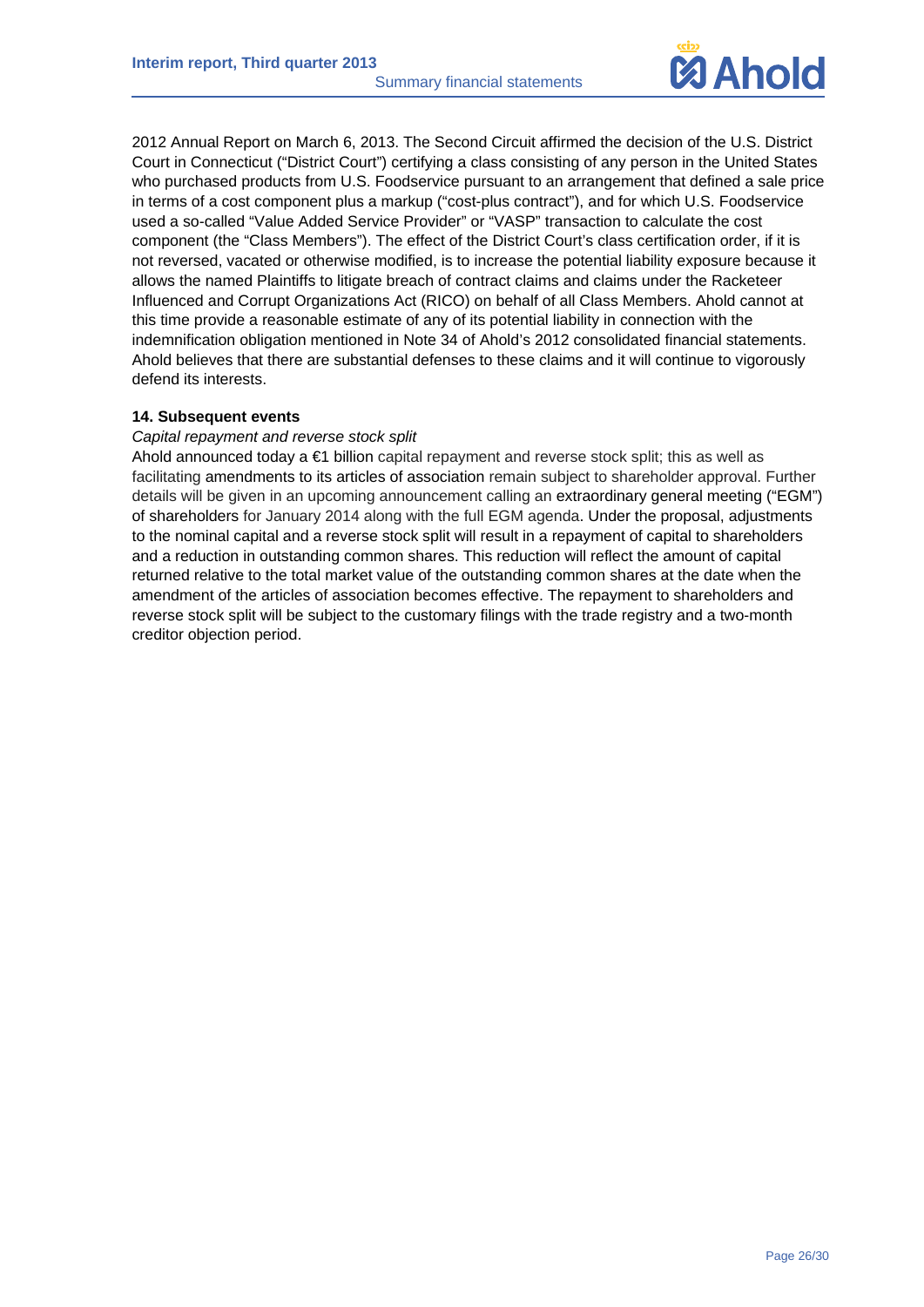

## **Use of non-GAAP financial measures**

This summary report includes the following non-GAAP financial measures:

- **Net sales at constant exchange rates.** Net sales at constant exchange rates exclude the effect of using different currency exchange rates to translate the financial information of Ahold subsidiaries or joint ventures to euros. Ahold's management believes this measure provides a better insight into the operating performance of Ahold's foreign subsidiaries or joint ventures.
- **Net sales in local currency.** In certain instances, net sales are presented in local currency. Ahold's management believes this measure provides a better insight into the operating performance of Ahold's foreign subsidiaries.
- **Identical sales.** Net sales from exactly the same stores and online sales in existing market areas, in local currency for the comparable period.
- **Identical sales, excluding gasoline net sales.** Because gasoline prices have experienced greater volatility than food prices, Ahold's management believes that by excluding gasoline net sales, this measure provides a better insight into the growth of its identical store sales.
- **Identical sales, excluding VAT from tobacco sales.** Until July 1, 2013, Value Added Tax (VAT) on tobacco products sold in the Netherlands was levied over the retail price at the same time as the excise duties were due. From July 1, 2013, levying VAT on tobacco products was aligned with the mechanism of levying VAT on all other consumer products. The result is a reduction in recognized net sales related to tobacco products without a corresponding reduction in volume or gross margin. Ahold's management believes that excluding the pre- as well as the post-July 1, 2013 VAT from tobacco sales in the measure of identical sales provides a better insight into the growth of its identical store sales.
- **Comparable sales.** Identical sales plus net sales from replacement stores in local currency. Comparable sales are only reported for Ahold USA.
- **Underlying operating income.** Total operating income, adjusted for impairments of non-current assets, gains and losses on the sale of assets, restructuring and related charges, including business acquisition transaction costs and other significant non-recurring transactions. Ahold's management believes this measure provides better insight into the underlying operating performance of Ahold's operations.

The reconciliation from the underlying operating income per segment to the operating income per segment is as follows for Q3 2013 and Q3 2012 and for the first three quarters of 2013 and 2012, respectively:

|                    | <b>Underlying</b> | <b>Impairments</b> | <b>Gains</b> | Restructuring | Other | Operating |
|--------------------|-------------------|--------------------|--------------|---------------|-------|-----------|
|                    | operating         |                    | (losses) on  | and related   |       | income    |
|                    | income            |                    | the sale of  | charges       |       |           |
| $(\in$ million)    | Q3 2013           |                    | assets       |               |       | Q3 2013   |
| Ahold USA          | 178               | (6)                | 3            | (45)          |       | 130       |
| The Netherlands    | 135               | (2)                |              |               |       | 133       |
| Other Europe       | 2                 |                    |              |               |       | 3         |
|                    |                   |                    |              |               |       |           |
| Corporate Center   | (18)              |                    | ۰            |               |       | (18)      |
| <b>Ahold Group</b> | 297               | (8)                | 4            | (45)          |       | 248       |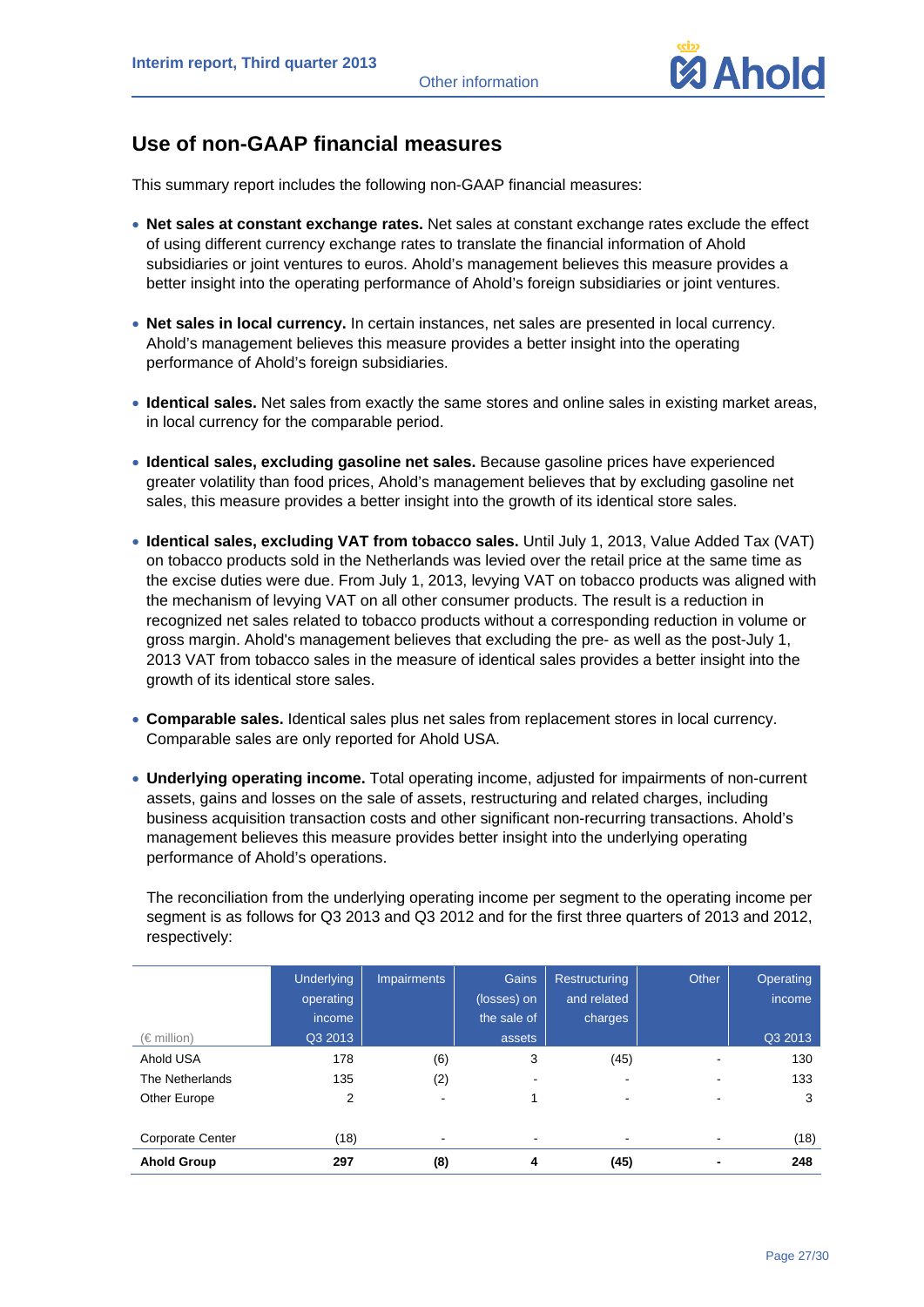#### Other information



|                         | <b>Underlying</b> | <b>Impairments</b> | Gains on the | <b>Restructuring</b> | Other | Operating    |
|-------------------------|-------------------|--------------------|--------------|----------------------|-------|--------------|
|                         | operating         |                    | sale of      | and related          |       | income       |
|                         | income            |                    | assets       | charges              |       |              |
|                         | Q3 2012           |                    |              |                      |       | Q3 2012      |
| (€ million)             | $(rested)^1$      |                    |              |                      |       | $(rested)^T$ |
| Ahold USA               | 190               | (18)               | 1            |                      |       | 173          |
| The Netherlands         | 134               | -                  |              | (4)                  |       | 131          |
| Other Europe            | 4                 |                    |              | ۰.                   |       | 4            |
|                         |                   |                    |              |                      |       |              |
| <b>Corporate Center</b> | (16)              |                    |              | (4)                  |       | (20)         |
| <b>Ahold Group</b>      | 312               | (18)               | $\mathbf{2}$ | (8)                  |       | 288          |

*1. See Note 2 for a further explanation of the restatements.* 

|                         | <b>Underlying</b> | <b>Impairments</b> | Gains on the | <b>Restructuring</b>     | Other | Operating |
|-------------------------|-------------------|--------------------|--------------|--------------------------|-------|-----------|
|                         | operating         |                    | sale of      | and related              |       | income    |
|                         | income            |                    | assets       | charges                  |       |           |
| $(\in$ million)         | Q3 YTD            |                    |              |                          |       | Q3 YTD    |
|                         | 2013              |                    |              |                          |       | 2013      |
| Ahold USA               | 624               | (53)               | 23           | (45)                     | (56)  | 493       |
| The Netherlands         | 469               | (5)                |              | $\overline{\phantom{0}}$ |       | 464       |
| Other Europe            | 10                | (2)                |              | $\overline{\phantom{0}}$ |       | 9         |
|                         |                   |                    |              |                          |       |           |
| <b>Corporate Center</b> | (52)              |                    | 1            | 1                        | 2     | (48)      |
| <b>Ahold Group</b>      | 1,051             | (60)               | 25           | (44)                     | (54)  | 918       |

The Other balance for Ahold USA of €56 million is the total of a multi-employer plan settlement charge in the amount of €63 million offset by gains on the settlement of annuity charges for the Frozen Plan of €7 million. These are further explained in *Note 10*.

|                         | <b>Underlying</b> | <b>Impairments</b> | Gains on the | Restructuring | Other          | Operating      |
|-------------------------|-------------------|--------------------|--------------|---------------|----------------|----------------|
|                         | operating         |                    | sale of      | and related   |                | income         |
|                         | income            |                    | assets       | charges       |                |                |
|                         | Q3 YTD            |                    |              |               |                | Q3 YTD         |
|                         | 2012              |                    |              |               |                | 2012           |
| (€ million)             | (restated) $1$    |                    |              |               |                | (restated) $1$ |
| Ahold USA               | 650               | (28)               | 3            | (2)           |                | 623            |
| The Netherlands         | 451               |                    | 5            | (5)           |                | 451            |
| Other Europe            | 12                | (1)                |              |               |                | 11             |
| <b>Corporate Center</b> | (60)              |                    | 10           | (10)          |                | (60)           |
| <b>Ahold Group</b>      | 1,053             | (29)               | 18           | (17)          | $\blacksquare$ | 1,025          |

- **Operating income in local currency.** In certain instances, operating income is presented in local currency. Ahold's management believes this measure provides better insight into the operating performance of Ahold's foreign subsidiaries.
- **Earnings before interest, taxes, depreciation and amortization (EBITDA**). Net income before net financial expense, income taxes, depreciation and amortization. However, EBITDA does not exclude impairments. EBITDA allows investors to analyze the profitability between companies and industries by eliminating the effects of financing (i.e., net financial expense) and capital investments (i.e., depreciation and amortization).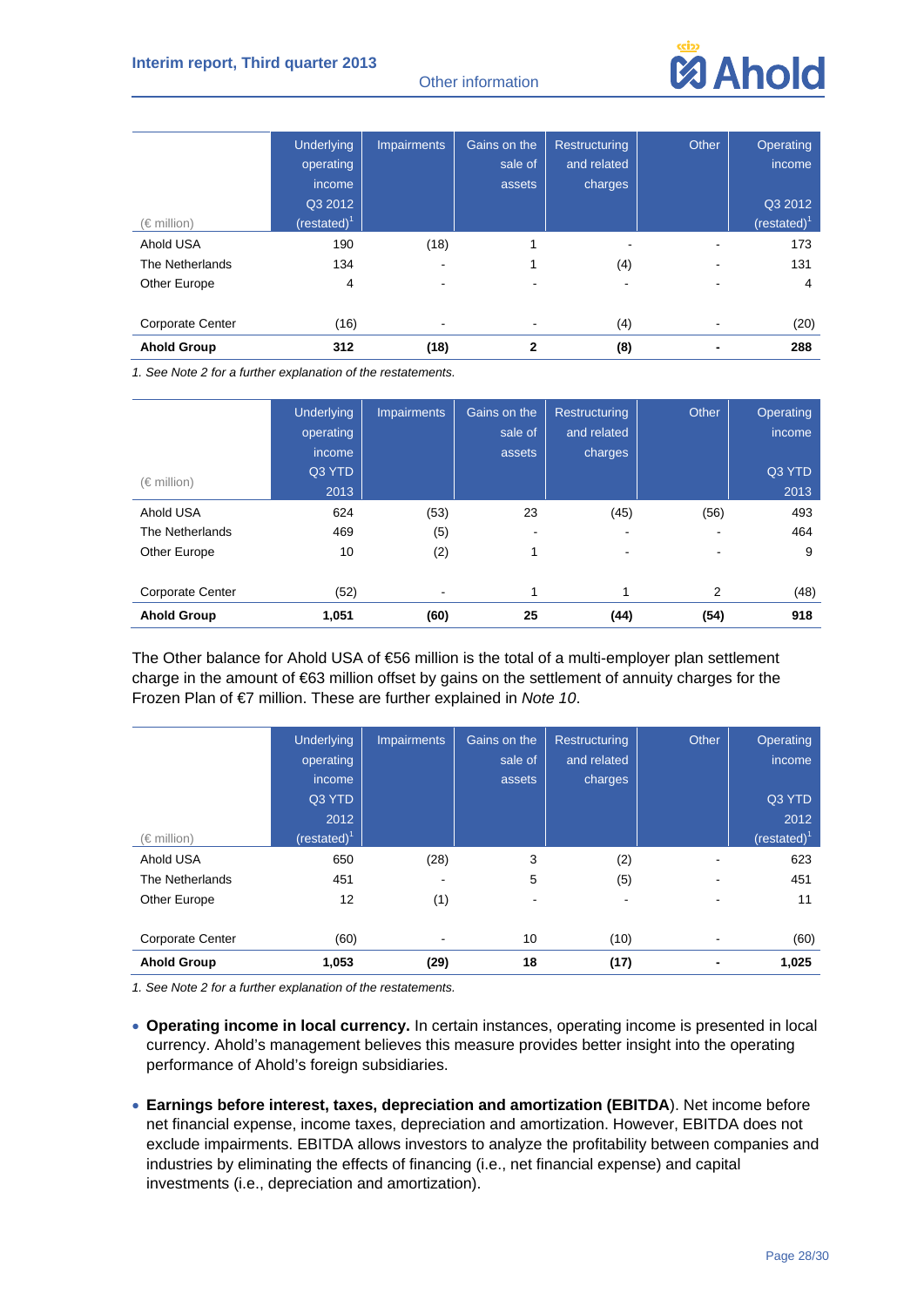

The reconciliation from EBITDA per segment to operating income per segment is as follows for Q3 2013 and Q3 2012 and for the first three quarters of 2013 and 2012, respectively:

|                         | <b>EBITDA</b> | <b>Depreciation</b><br>and | <b>Operating</b><br>income | <b>EBITDA</b>  | <b>Depreciation</b><br>and | <b>Operating</b><br>income |
|-------------------------|---------------|----------------------------|----------------------------|----------------|----------------------------|----------------------------|
|                         | Q3 2013       | amortization               | Q3 2013                    | Q3 2012        | amortization               | Q3 2012                    |
| $(\in$ million)         |               |                            |                            | (restated) $1$ |                            | (restated) <sup>1</sup>    |
| Ahold USA               | 254           | (124)                      | 130                        | 306            | (133)                      | 173                        |
| The Netherlands         | 190           | (57)                       | 133                        | 187            | (56)                       | 131                        |
| Other Europe            | 12            | (9)                        | 3                          | 13             | (9)                        | 4                          |
| <b>Corporate Center</b> | (18)          | $\overline{\phantom{a}}$   | (18)                       | (19)           | (1)                        | (20)                       |
| <b>Total</b>            | 438           | (190)                      | 248                        | 487            | (199)                      | 288                        |

*1. See Note 2 for a further explanation of the restatements.* 

|                         | <b>EBITDA</b> | <b>Depreciation</b> | Operating | <b>EBITDA</b>   | <b>Depreciation</b> | Operating       |
|-------------------------|---------------|---------------------|-----------|-----------------|---------------------|-----------------|
|                         |               | and                 | income    |                 | and                 | income          |
|                         | Q3 YTD        | amortization        | Q3 YTD    | Q3 YTD          | amortization        | Q3 YTD          |
| $(\in$ million)         | 2013          |                     | 2013      | 2012            |                     | 2012            |
|                         |               |                     |           | (restated) $^1$ |                     | (restated) $^1$ |
| Ahold USA               | 916           | (423)               | 493       | 1,047           | (424)               | 623             |
| The Netherlands         | 652           | (188)               | 464       | 624             | (173)               | 451             |
| Other Europe            | 38            | (29)                | 9         | 46              | (35)                | 11              |
| <b>Corporate Center</b> | (47)          | (1)                 | (48)      | (58)            | (2)                 | (60)            |
| <b>Total</b>            | 1,559         | (641)               | 918       | 1,659           | (634)               | 1,025           |

*1. See Note 2 for a further explanation of the restatements.* 

- **Free cash flow.** Operating cash flows from continuing operations minus net capital expenditures minus net interest paid plus dividends received. Ahold's management believes this measure is useful because it provides insight into the cash flow available to, among other things, reduce debt and pay dividends.
- **Net debt.** Net debt is the difference between (i) the sum of loans, finance lease liabilities, cumulative preferred financing shares and short-term debt (i.e., gross debt) and (ii) cash, cash equivalents, and short-term deposits and similar instruments. In management's view, because cash, cash equivalents and short-term deposits and similar instruments can be used, among other things, to repay indebtedness, netting this against gross debt is a useful measure for investors to judge Ahold's leverage. Net debt may include certain cash items that are not readily available for repaying debt.

Management believes that these non-GAAP financial measures allow for a better understanding of Ahold's operating and financial performance. These non-GAAP financial measures should be considered in addition to, but not as substitutes for, the most directly comparable IFRS measures.